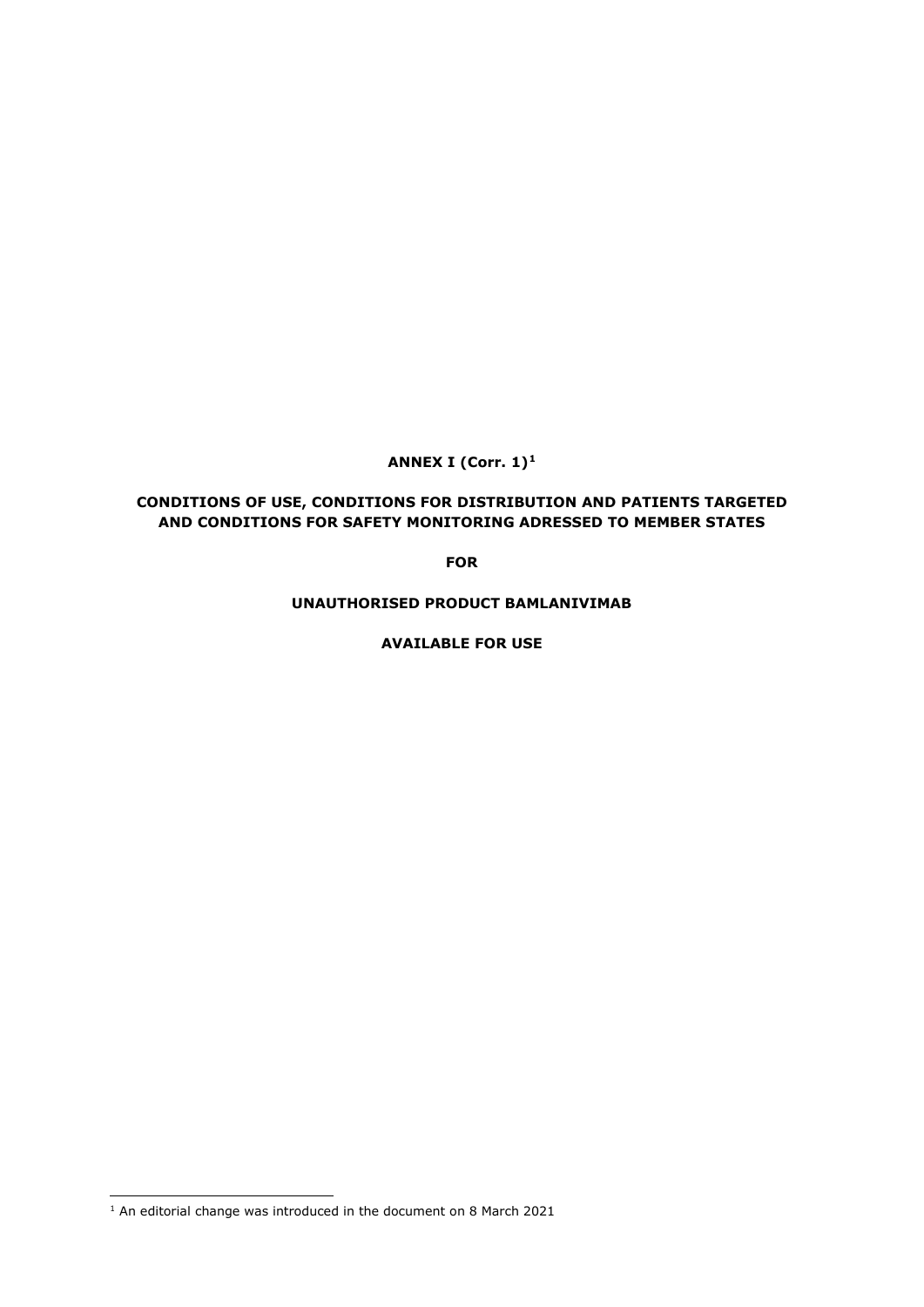### 1**. MEDICINAL PRODUCT FOR USE**

- **Name of the medicinal product for Use:** Bamlanivimab
- **Active substance(s):** Bamlanivimab
- **Pharmaceutical form:** Concentrate for solution for infusion (sterile concentrate).
- **Route of administration:** Intravenous infusion
- **Strength:** 700 mg (each vial contains 700 mg bamlanivimab in 20 mL (35 mg/mL).

### **2. NAME AND CONTACT DETAILS OF THE COMPANY**

Eli Lilly Nederland B.V., Papendorpseweg 83, 3528 BJ Utrecht, The Netherlands [Contact details will be added at the National level]

## **3. TARGET POPULATION**

### *Bamlanivimab alone*

Bamlanivimab is indicated for the treatment of confirmed COVID-19 in patients aged 12 years and older that do not require supplemental oxygen for COVID-19 and who are at high risk of progressing to severe COVID-19.

### *Bamlanivimab administered together with etesevimab*

Bamlanivimab and etesevimab administered together are indicated for the treatment of confirmed COVID-19 in patients aged 12 years and older that do not require supplemental oxygen for COVID-19 and who are at high risk of progressing to severe COVID-19

Risk factors may include but are not limited to:

- Advanced age
- Obesity
- Cardiovascular disease, including hypertension
- Chronic lung disease, including asthma
- Type 1 or type 2 diabetes mellitus
- Chronic kidney disease, including those on dialysis
- Chronic liver disease
- Immunosuppressed, based on prescriber's assessment. Examples include: cancer treatment, bone marrow or organ transplantation, immune deficiencies, HIV (if poorly controlled or evidence of AIDS), sickle cell anemia, thalassemia, and prolonged use of immune-weakening medications.

### **4. CONDITIONS FOR DISTRIBUTION**

Prescription-only medicinal product

## **5. CONDITIONS OF USE**

Bamlanivimab and Etesevimab may only be administered in settings in which health care providers have immediate access to medications to treat a severe infusion reaction, such as anaphylaxis.

### **Limitation in Patients with Severe COVID-19**

Monoclonal antibodies, such as bamlanivimab and etesevimab, may be associated with worse clinical outcomes when administered to hospitalized patients requiring high flow oxygen or mechanical ventilation with COVID-19.

### **5.1 Posology**

**Dosing recommendations** 

*Bamlanivimab alone*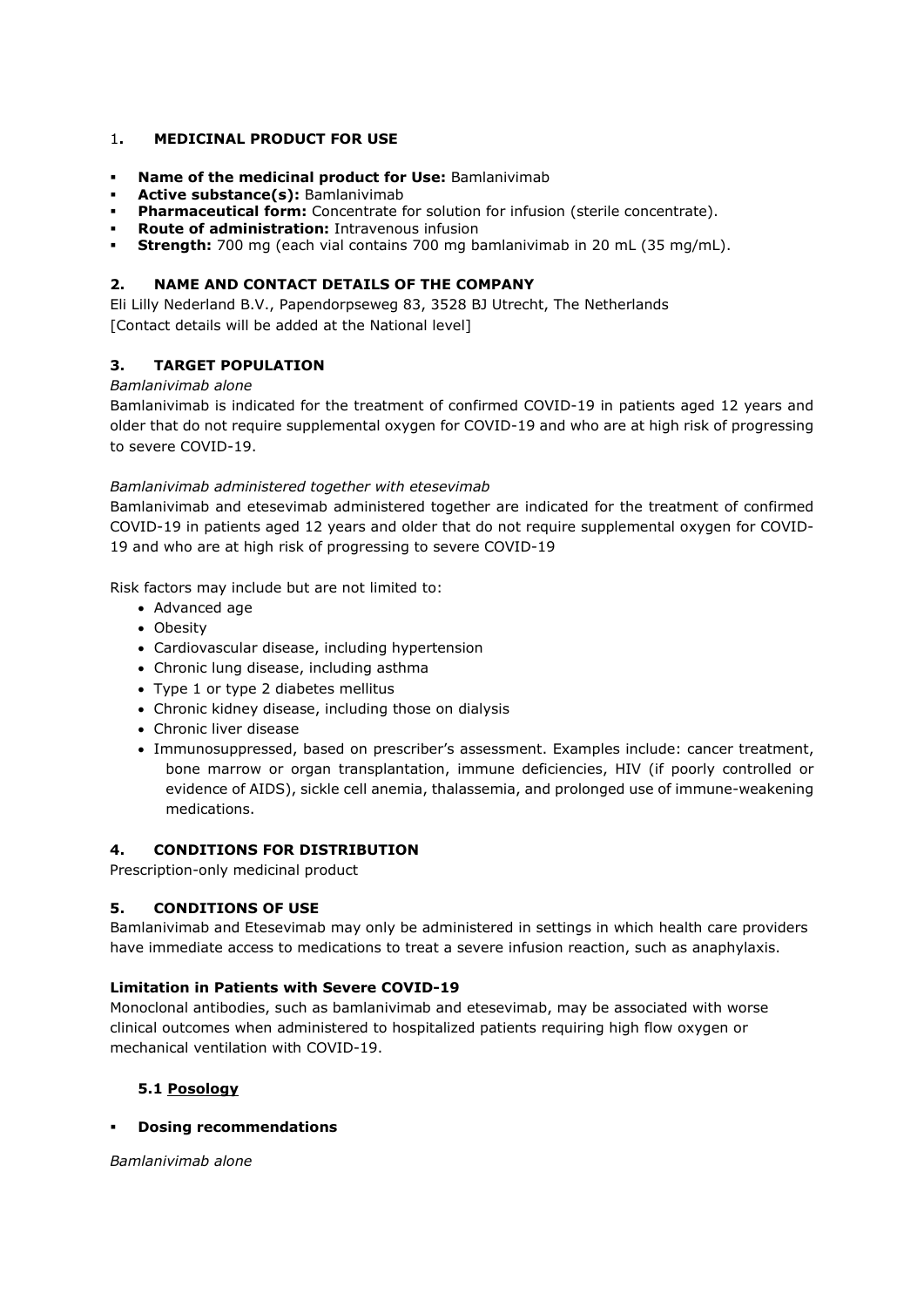The recommended dose for bamlanivimab in adults and paediatric patients (12 years of age and older weighing at least 40 kg) is a single infusion of 700 mg administered as soon as possible after testing positive for SARS-CoV-2 and within 10 days of symptom onset.

## *Bamlanivimab administered together with etesevimab*

The recommended dose for bamlanivimab and etesevimab in adults and paediatric patients (12 years of age and older weighing at least 40 kg) is a single infusion of 700 mg bamlanivimab and 1,400 mg etesevimab administered as soon as possible after testing positive for SARS-CoV-2 and within 10 days of symptom onset.

### **Treatment duration and monitoring**

Single dose.

Patients are clinically monitored during administration and observed for at least 1 hour after infusion is complete.

### **Specific Populations**

### *Pediatric Use*

The safety and efficacy of bamlanivimab and etesevimab in children under 12 years of age have not yet been established. No data are available. No dosage adjustment is recommended in paediatric patients who are 12 years of age and older.

### *Geriatric use*

No dose adjustment is required in patients  $\geq 65$  years of age.

### *Renal Impairment*

No dosage adjustment is recommended in patients with renal impairment.

### *Hepatic impairment*

No dosage adjustment is recommended in patients with mild hepatic impairment. Bamlanivimab and etesevimab has not been studied in patients with moderate or severe hepatic impairment.

## **Method of administration**

## *Bamlanivimab alone*

### Preparation

Bamlanivimab solution for infusion should be prepared by a qualified healthcare professional using aseptic technique:

- Gather the materials for preparation:
	- o Polyvinyl chloride (PVC) or polyethylene (PE)-lined PVC, sterile prefilled infusion bag. Choose one of the following sizes:
		- Prefilled 50 mL, 100 mL, 150 mL, or 250 mL infusion bag containing 0.9% Sodium Chloride Injection (see **Table 1**).
	- o One 20 mL vial of bamlanivimab (700 mg/20 mL).
- Remove one bamlanivimab vial from refrigerated storage and allow to equilibrate to room temperature for approximately 20 minutes before preparation. **Do not expose to direct heat. Do not shake the vial.**
- Inspect bamlanivimab visually for particulate matter and discoloration.
	- $\circ$  Bamlanivimab is a clear to opalescent and colourless to slightly yellow to slightly brown solution.
- Withdraw 20 mL bamlanivimab from one 20 mL vial and inject into a prefilled infusion bag containing 0.9% Sodium Chloride Injection (see **Table 1**).
- Discard any product remaining in the vial.
- Gently invert IV bag by hand approximately 10 times to mix. **Do not shake**.
- This product is preservative-free and therefore, the diluted infusion solution should be administered immediately.
	- $\circ$  If immediate administration is not possible, store the diluted bamlanivimab infusion solution for up to 24 hours at refrigerated temperature (2°C to 8°C) and up to 7 hours at room temperature (20°C to 25°C) including infusion time. If refrigerated,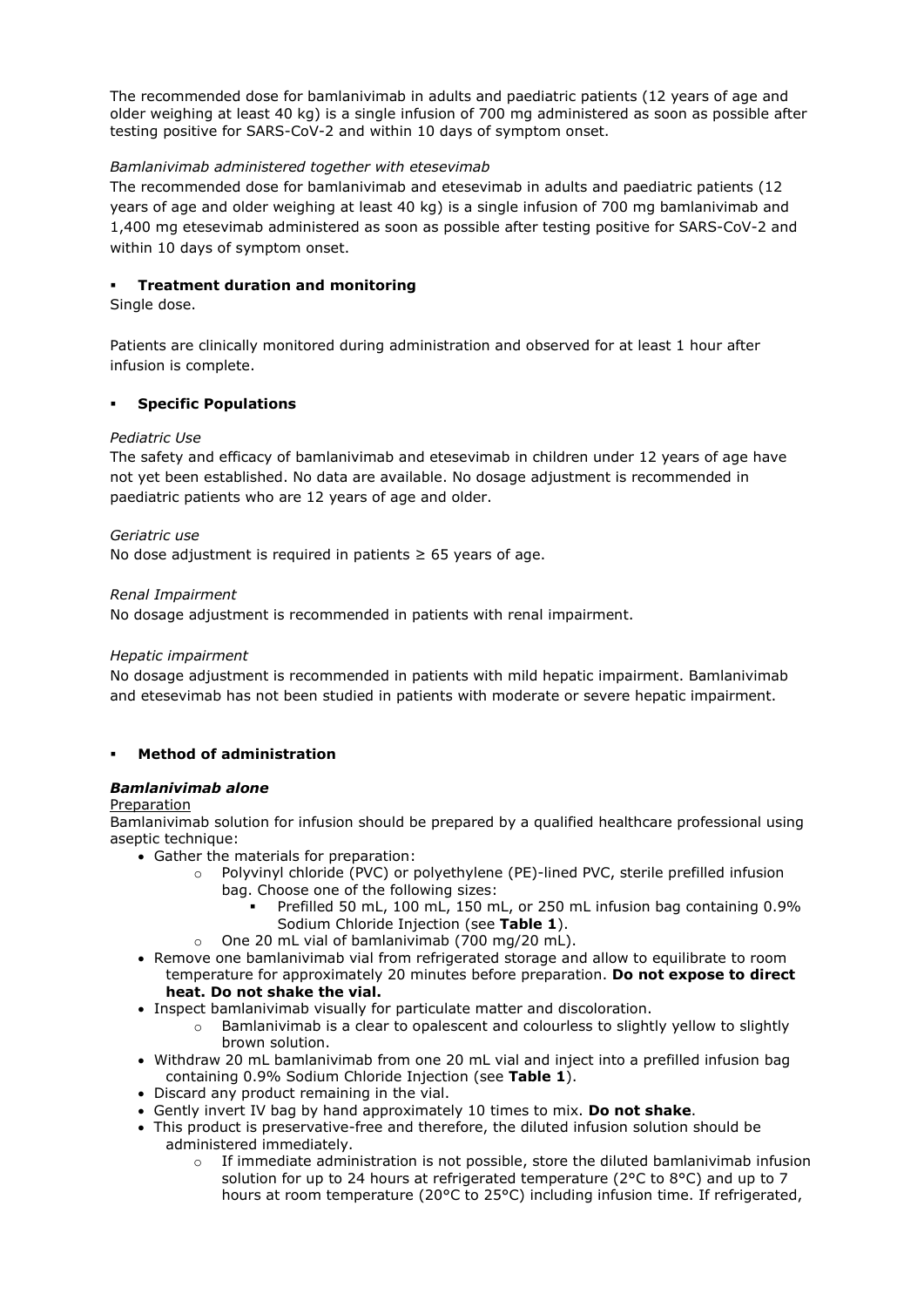allow the infusion solution to equilibrate to room temperature for approximately 20 minutes prior to administration.

### Administration

Bamlanivimab infusion solution should be administered by a qualified healthcare professional.

- Gather the materials for infusion:
	- o PVC or PE-lined PVC infusion set<br>  $\circ$  Use of an in-line or add-on 0.20/
	- Use of an in-line or add-on 0.20/0.22 micron polyethersulfone (PES) filter is strongly recommended.
- Attach the infusion set to the IV bag.
- Prime the infusion set.
- Administer the entire infusion solution in the bag via pump or gravity according to the size of infusion bag used (see **Table 1**). Due to potential overfill of prefilled saline bags, the entire infusion solution in the bag should be administered to avoid underdosage.
- The prepared infusion solution should not be administered simultaneously with any other medication. The compatibility of bamlanivimab with IV solutions and medications other than 0.9% Sodium Chloride Injection is not known.
- Once infusion is complete, **flush the tubing** with 0.9% Sodium Chloride to ensure delivery of the required dose.
- Clinically monitor patients during administration and observe patients for at least 1 hour after infusion is complete.
- If the infusion must be discontinued due to an infusion reaction, discard any unused product.
- The use of closed system transfer devices (CSTDs), elastomeric pumps, and pneumatic transport with bamlanivimab has not been studied.

**Table 1: Recommended Dilution and Administration Instructions for Bamlanivimaba Druga: Add 20 mL of bamlanivimab (1 vial) to a prefilled infusion bag and administer as instructed** 

| below                                                  |                              |                              |
|--------------------------------------------------------|------------------------------|------------------------------|
| Size of prefilled 0.9% Sodium<br>Chloride infusion bag | <b>Maximum Infusion Rate</b> | <b>Minimum Infusion Time</b> |
| 50 mL                                                  | 270 mL/hr                    | 16 minutes                   |
| 100 mL                                                 | 270 mL/hr                    | 27 minutes                   |
| 150 mL                                                 | 270 mL/hr                    | 38 minutes                   |
| 250 mL                                                 | 270 mL/hr                    | 60 minutes                   |

a 700 mg of bamlanivimab (20 mL) is added to an infusion bag and administered as a single intravenous infusion.

## *Bamlanivimab administered together with etesevimab*

### Preparation

Bamlanivimab and etesevimab solution for infusion should be prepared by a qualified healthcare professional using aseptic technique:

- Gather the materials for preparation:
	- PVC or PE-lined PVC, sterile prefilled infusion bag. Choose one of the following sizes:
		- Prefilled 50 mL, 100 mL, 150 mL, or 250 mL infusion bag containing 0.9% Sodium Chloride Injection (see **Table 2** and **Table 3**).
	- $\circ$  One vial of bamlanivimab (700 mg/20 mL) and two vials of etesevimab (700 mg/20 mL).
- Bamlanivimab and etesevimab are supplied in individual single-dose vials but are administered together using a single infusion bag.
- Remove 1 bamlanivimab vial and 2 etesevimab vials from refrigerated storage and allow to equilibrate to room temperature for approximately 20 minutes before preparation. **Do not expose to direct heat**. **Do not shake the vials**.
- Inspect both bamlanivimab and etesevimab vials visually for particulate matter and discoloration.
	- $\circ$  Bamlanivimab and etesevimab are clear to opalescent and colourless to slightly yellow to slightly brown solutions.
- Withdraw 20 mL from one bamlanivimab vial and 40 mL from two etesevimab vials and inject all 60 mL into a prefilled infusion bag containing 0.9% Sodium Chloride (see **Table 2** or **Table 3**).
- Discard any product remaining in the vials.
- Gently invert the bag by hand approximately 10 times to mix. **Do not shake**.
- These products are preservative-free and therefore, the diluted infusion solution should be administered immediately.
	- $\circ$  If immediate administration is not possible, store the diluted infusion solution for up to 24 hours at refrigerated temperature (2°C to 8°C) and up to 7 hours at room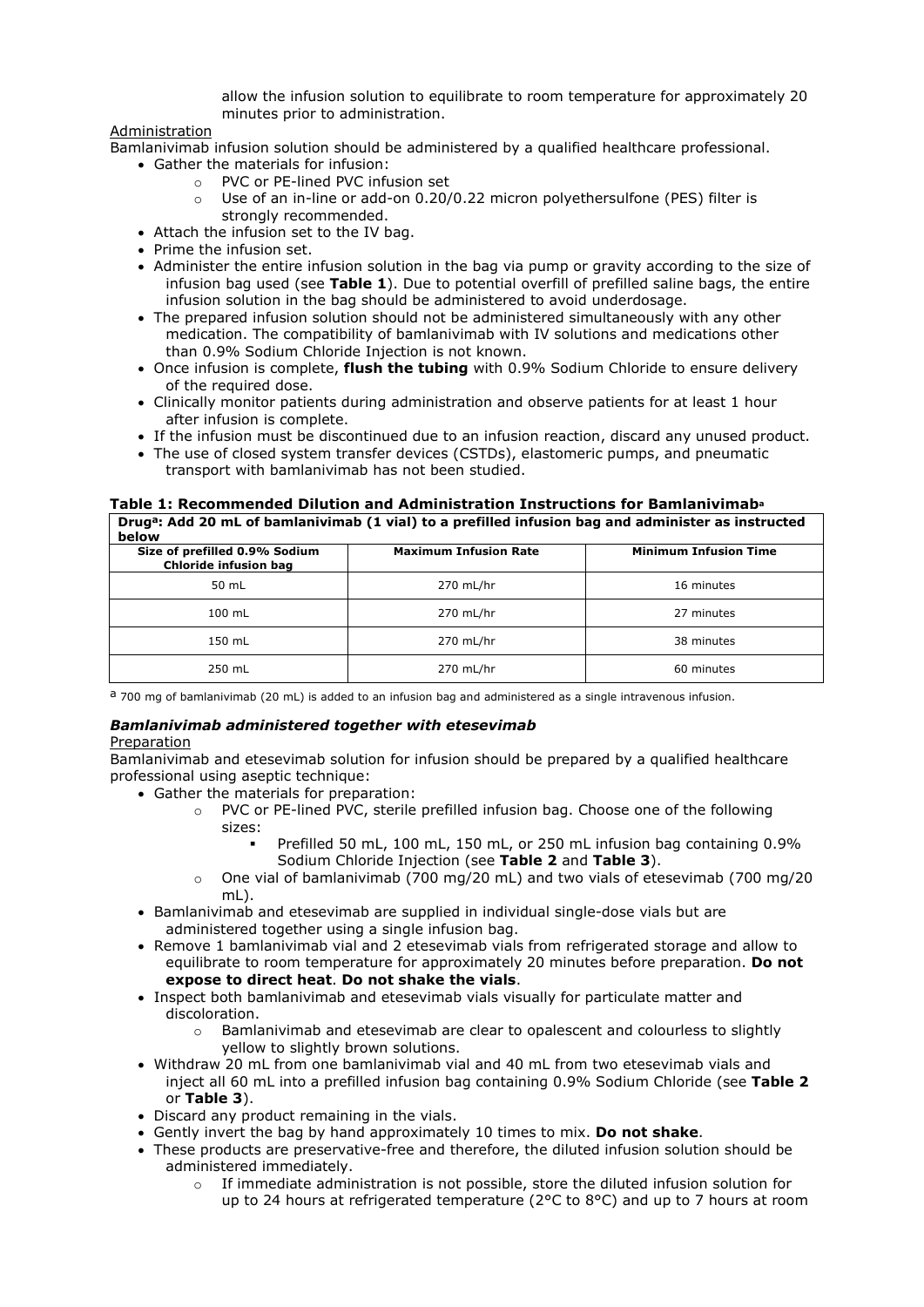temperature (20°C to 25°C) including infusion time. If refrigerated, allow the infusion solution to equilibrate to room temperature for approximately 20 minutes prior to administration.

### Administration

Bamlanivimab and etesevimab infusion solution should be administered by a qualified healthcare professional.

- Gather the materials for infusion:
	- o PVC or PE-lined PVC infusion set.
	- $\circ$  Use of an in-line or add-on 0.2/0.22 micron PES filter is strongly recommended.
- Attach the infusion set to the IV bag.
- Prime the infusion set.
- Administer the entire infusion solution in the bag via pump or gravity according to the size of infusion bag used (see **Table 2 for patients weighing ≥50 kg** or **Table 3 for patients weighing <50 kg**). Due to potential overfill of prefilled saline bags, the entire infusion solution in the bag should be administered to avoid underdosage.
- The prepared infusion solution should not be administered simultaneously with any other medication. The compatibility of bamlanivimab and etesevimab injection with IV solutions and medications other than 0.9% Sodium Chloride Injection is not known.
- Once infusion is complete, **flush the tubing** with 0.9% Sodium Chloride to ensure delivery of the required dose.
- Clinically monitor patients during administration and observe patients for at least 1 hour after infusion is complete.
- If the infusion must be discontinued due to an infusion reaction, discard any unused product.
- The use of CSTDs, elastomeric pumps, and pneumatic transport with bamlanivimab has not been studied.

#### **Table 2: Recommended Dilution and Administration Instructions for Bamlanivimab and Etesevimab for IV Infusiona in Patients Weighing 50 kg or More**

| Drug <sup>a</sup> : Add 20 mL of bamlanivimab (1 vial) and 40 mL of etesevimab (2 vials) for a total of 60 mL<br>to a prefilled infusion bag and administer as instructed below |                              |                              |  |
|---------------------------------------------------------------------------------------------------------------------------------------------------------------------------------|------------------------------|------------------------------|--|
| Size of Prefilled 0.9% Sodium<br><b>Chloride Infusion Bag</b>                                                                                                                   | <b>Maximum Infusion Rate</b> | <b>Minimum Infusion Time</b> |  |
| 50 mL                                                                                                                                                                           | 310 mL/hr                    | 21 minutes                   |  |
| $100$ mL                                                                                                                                                                        | $310$ mL/hr                  | 31 minutes                   |  |
| 150 mL                                                                                                                                                                          | 310 mL/hr                    | 41 minutes                   |  |
| 250 mL                                                                                                                                                                          | 310 mL/hr                    | 60 minutes                   |  |

 $a$  700 mg of bamlanivimab and 1,400 mg of etesevimab are added to the same infusion bag and administered together as a single intravenous infusion.

### **Table 3: Recommended Dilution and Administration Instructions for Bamlanivimab and Etesevimab for IV Infusion in Patients Weighing Less Than 50 kg**

| Drug <sup>a</sup> : Add 20 mL of bamlanivimab (1 vial) and 40 mL of etesevimab (2 vials) for a total 60 mL to<br>an infusion bag and administer as instructed below |           |            |  |  |
|---------------------------------------------------------------------------------------------------------------------------------------------------------------------|-----------|------------|--|--|
| <b>Minimum Infusion Time</b><br>Size of Prefilled 0.9% Sodium<br><b>Maximum Infusion Rate</b><br><b>Chloride Infusion Bag</b>                                       |           |            |  |  |
| 50 mL                                                                                                                                                               | 310 mL/hr | 21 minutes |  |  |
| $100$ mL                                                                                                                                                            | 310 mL/hr | 31 minutes |  |  |
| 150 mL                                                                                                                                                              | 310 mL/hr | 41 minutes |  |  |
| $250$ mLb                                                                                                                                                           | 266 mL/hr | 70 minutes |  |  |

a 700 mg of bamlanivimab and 1,400 mg of etesevimab are added to the same infusion bag and administered together as a single intravenous infusion.

b The minimum infusion time for patients weighing less than 50 kg who are administered bamlanivimab and etesevimab together using the 250 mL prefilled 0.9% Sodium Chloride infusion bag must be extended to at least 70 minutes to ensure safe use (endotoxin load).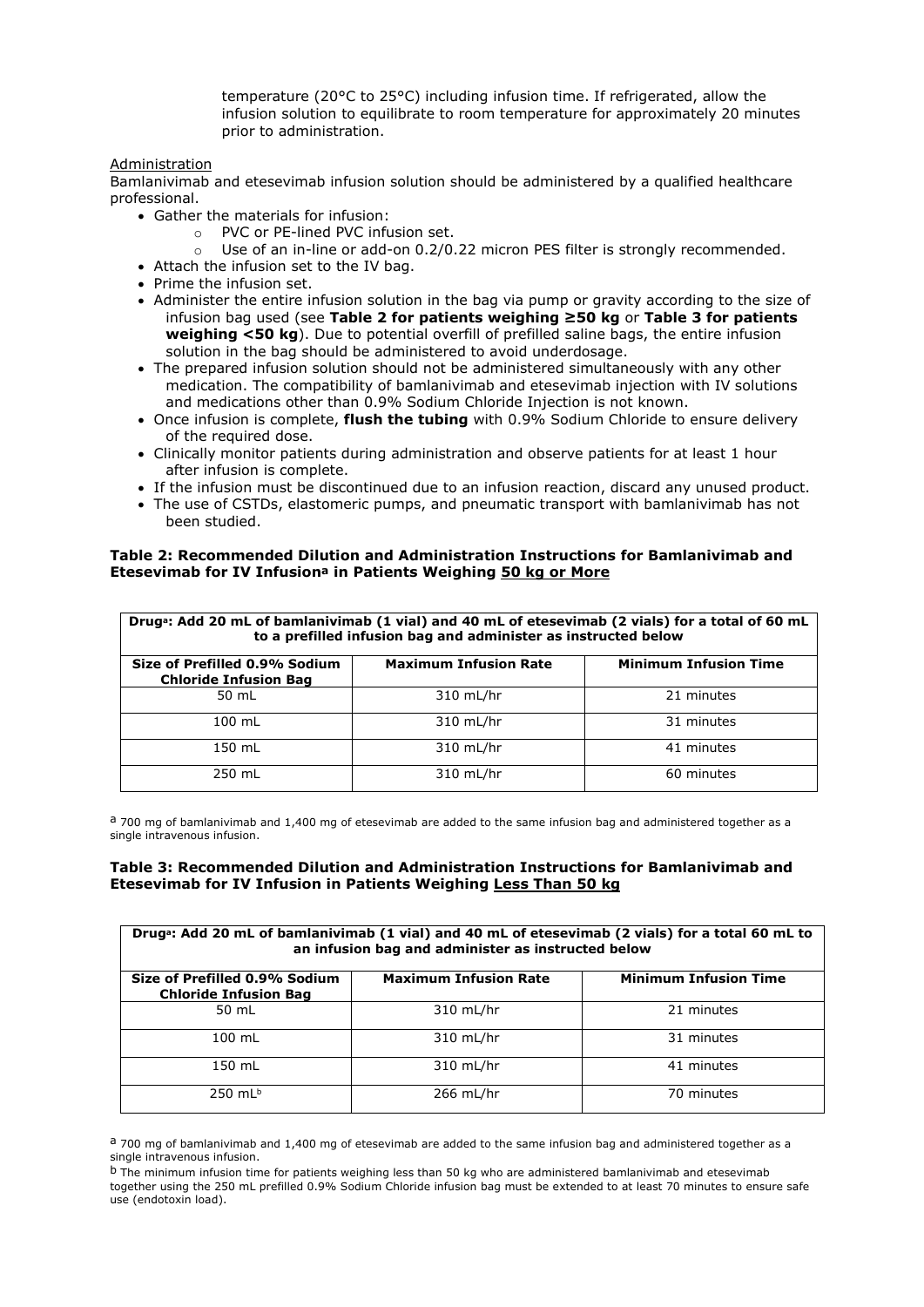## **5.2 Contraindications**

Hypersensitivity to the active substance(s) or to any of the excipients (L-histidine, L-histidine hydrochloride monohydrate, sodium chloride, sucrose, polysorbate 80, water for injection).

## **5.3 Special warnings and precautions for use**

### **Hypersensitivity**

Serious hypersensitivity reactions have occurred with bamlanivimab with and without etesevimab. If signs and symptoms of a clinically significant hypersensitivity reaction occur, immediately discontinue administration and initiate appropriate therapy.

#### **Infusion-related reactions**

Infusion-related reactions have been observed with administration of bamlanivimab with and without etesevimab. These reactions may be severe or life threatening.

If an infusion-related reaction occurs, consider slowing or stopping the infusion and administer supportive care.

### **Clinical Worsening after Bamlanivimab Administration**

Clinical worsening of COVID-19 after administration of bamlanivimab has been reported and may include signs or symptoms of fever, hypoxia or increased respiratory difficulty, arrhythmia (e.g., atrial fibrillation, sinus tachycardia, bradycardia), fatigue, and altered mental status. Some of these events required hospitalization. It is not known if these events were related to bamlanivimab use or were due to progression of COVID-19.

### **5.4 Interaction with other medicinal products and other forms of interaction**

None known. No interaction studies have been performed.

Bamlanivimab is unlikely to have any direct or indirect effect on drug metabolising enzymes. Pharmacokinetc (PK) interactions with drugs primarily renally eliminated or metabolised by CYP450 enzymes are not expected.

Bamlanivimab is a monoclonal antibody (mAb) expected to be eliminated via proteolytic degradation to amino acids. It is not anticipated to be eliminated intact in the urine nor metabolised by cytochrome P450 enzymes in the liver. Renal and hepatic impairment are not expected to affect the PK of bamlanivimab. No dose adjustment is necessary in patients with renal or hepatic impairments.

### Immune Response

Concomitant administration of bamlanivimab and etesevimab with COVID-19 vaccines has not been studied.

### **5.5 Pregnancy and lactation**

Bamlanivimab has not been studied in pregnant or lactating women.

Bamlanivimab should only be used during pregnancy if the potential benefit outweighs the potential risk for the mother and the foetus.

### **5.6 Incompatibilities**

None known.

### **5.7 Overdose**

Doses up to 7000 mg (10 times the recommended dose) have been administered in clinical trials without dose-limiting toxicity. In case of overdose, initiate supportive care.

## **5.8 Shelf life**

The shelf life is 12 months when vials are stored at 2°C to 8°C.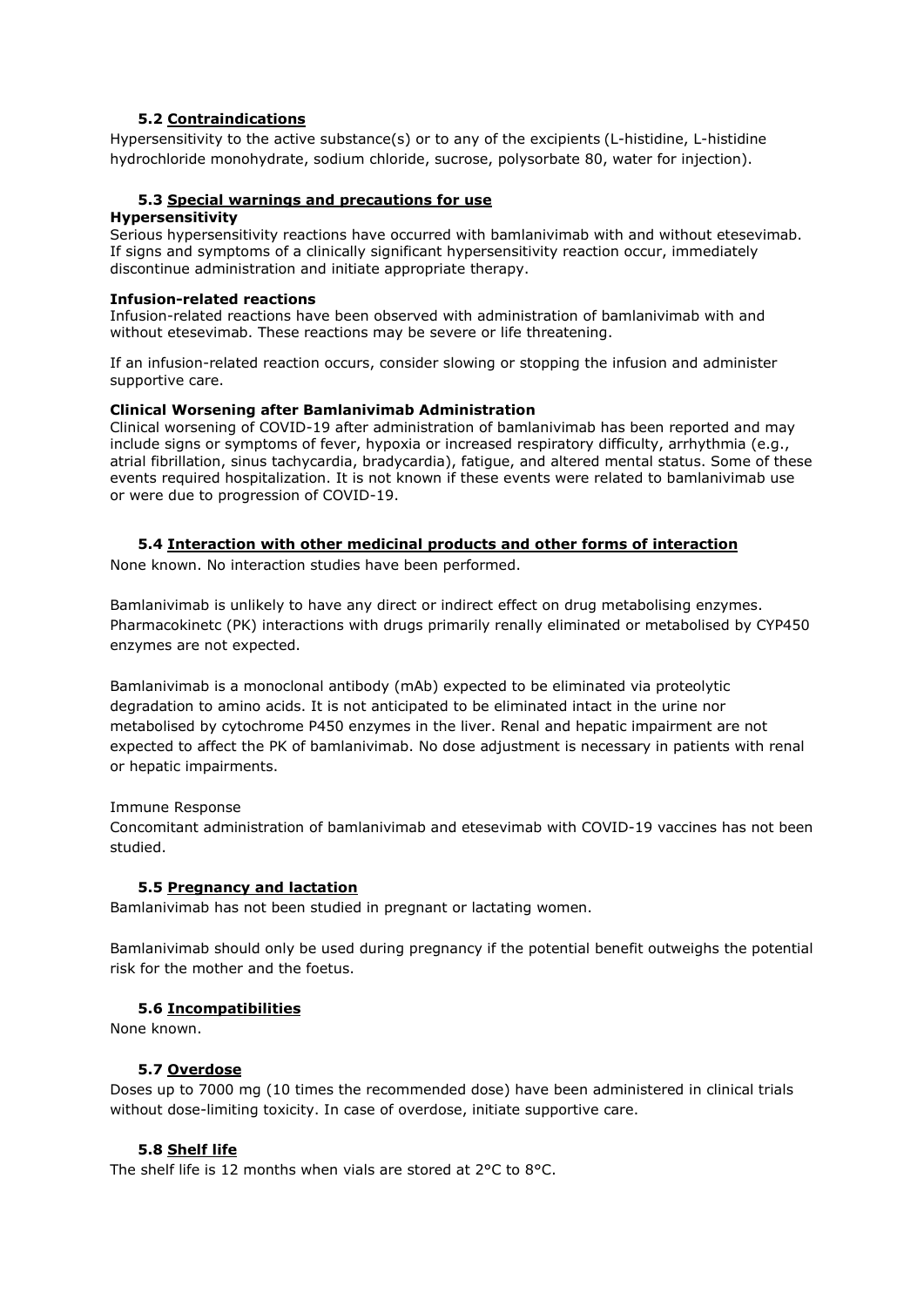# **5.9 Storage conditions**

Drug Product

- Vials should be stored in a refrigerator at 2°C to 8°C until time of use.
- Keep vial in outer carton in order to protect from light.
- DO NOT FREEZE or SHAKE.

## Handling of Prepared Dosing Solution

- This product is preservative free and therefore the prepared dosing solution should be used immediately
- If not used immediately, store the dosing solution under refrigeration for up to 24 hours at 2°C to 8°C and for up to 7 hours at room temperature (below 30°C) assuming dilution has taken place using acceptable aseptic techniques.
- If refrigerated, allow the dosing solution to come to room temperature prior to administration.
- Storage times include the duration of infusion.
- DO NOT FREEZE OR SHAKE the bamlanivimab infusion solution.

# **5.10 Special precautions for disposal**

Any unused medicinal product or waste material should be disposed of in accordance with local requirements.

## **6. OTHER INFORMATION**

**Undesirable effects:**

Summary of the safety profile for bamlanivimab administered alone Over 1350 subjects have been exposed to bamlanivimab in clinical trials in both hospitalized and non-hospitalized patients.

The safety of bamlanivimab is based on interim data from one Phase 2 trial of 465 ambulatory (non-hospitalized) subjects with COVID-19.

BLAZE-1 is a randomized, double-blind, placebo-controlled clinical trial in ambulatory adults with mild to moderate COVID-19 symptoms who had sample collection for the first positive SARS-CoV-2 viral infection determination within 3 days prior to the start of the infusion. Subjects were treated with a single infusion of bamlanivimab at doses of 700 mg ( $N=101$ ), 2,800 mg ( $N=107$ ), or 7,000 mg  $(N=101)$  or placebo  $(N=156)$ .

Based on data from 309 bamlanivimab-treated subjects followed for at least 28 days after treatment, adverse events occurred in 26% of bamlanivimab-treated subjects and 28% of placebotreated subjects. Serious adverse events occurred in 1 placebo-treated subject (1%) and in 1 bamlanivimab-treated subject (1%).

The most commonly reported adverse event was nausea. Table 2 shows adverse events reported in at least 1% of patients in any treatment group.

**Table 1: Treatment-emergent Adverse Events Reported in at Least 1% of** 

| <b>All Subjects in BLAZE-1</b> |                |                                                 |                                       |                                       |                                            |
|--------------------------------|----------------|-------------------------------------------------|---------------------------------------|---------------------------------------|--------------------------------------------|
|                                | <b>Placebo</b> | <b>Bamlanivimab</b>                             |                                       |                                       |                                            |
| <b>Preferred</b><br>Term       | (N=156)<br>%   | 700 <sub>mg</sub><br>$N = 101$<br>$\frac{0}{0}$ | 2,800 <sub>mg</sub><br>$N = 107$<br>% | 7,000mg<br>$N = 101$<br>$\frac{0}{0}$ | <b>Total</b><br>$N = 309$<br>$\frac{0}{0}$ |
| Nausea                         | 4%             | 3%                                              | 4%                                    | 4%                                    | 4%                                         |
| Diarrhea                       | 5%             | $1\%$                                           | 2%                                    | 5%                                    | 3%                                         |
| <b>Dizziness</b>               | 2%             | 3%                                              | 3%                                    | 3%                                    | 3%                                         |
| Headache                       | 2%             | 3%                                              | 2%                                    | $1\%$                                 | 2%                                         |
| Pruritus                       | $1\%$          | 2%                                              | 3%                                    | 0%                                    | 2%                                         |
| Vomiting                       | 3%             | $1\%$                                           | 3%                                    | 1%                                    | 2%                                         |

*Hypersensitivity Including Anaphylaxis and Infusion-related Reactions:*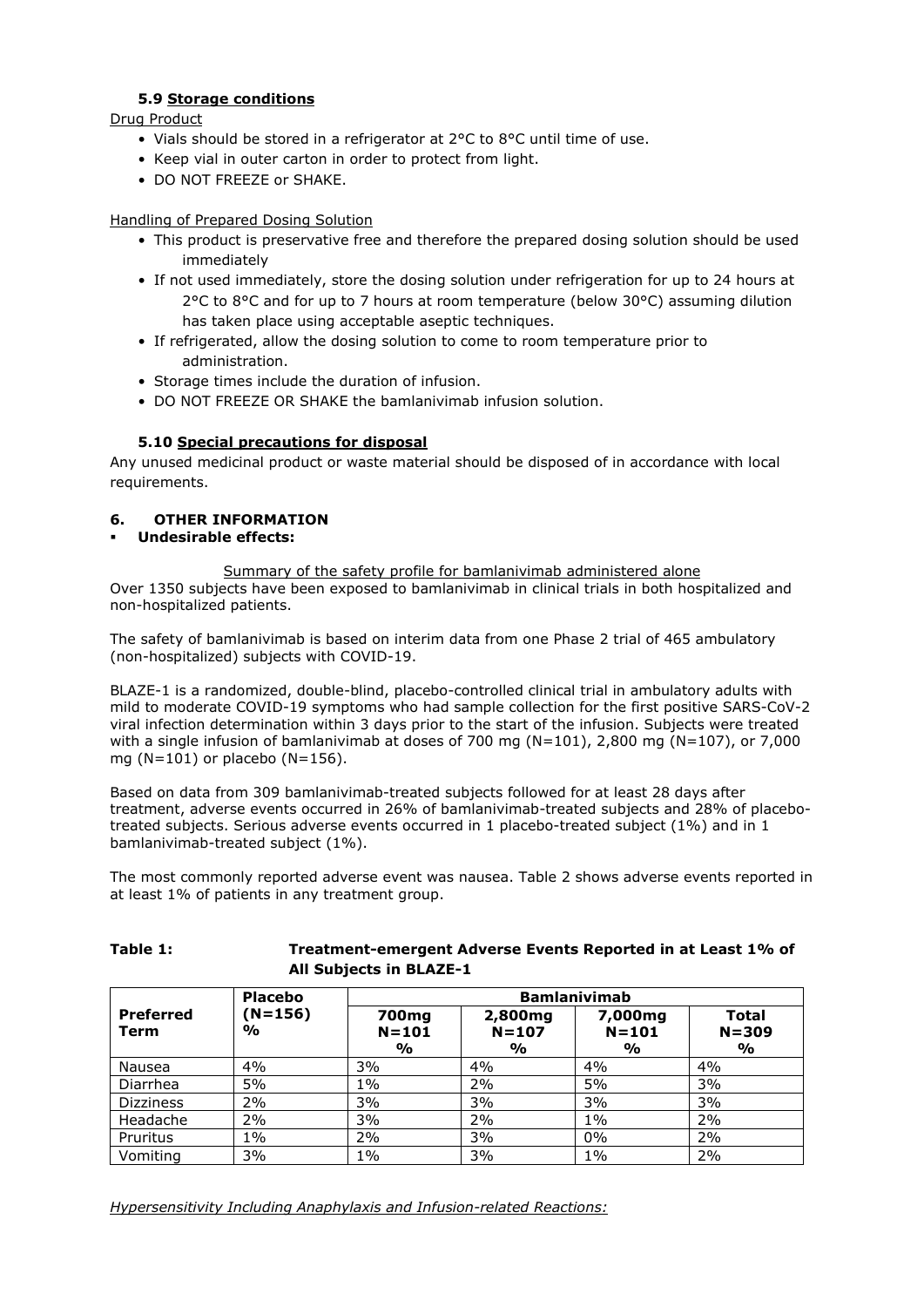Across ongoing, blinded clinical trials, a case of anaphylaxis and other cases of serious infusionrelated reactions were reported with infusion of bamlanivimab. The infusions were stopped. All reactions required treatment, one required epinephrine. All events resolved. Immediate non-serious hypersensitivity events were noted for 2% of bamlanivimab-treated subjects and 1% of placebo-treated subjects in BLAZE-1. Reported events of pruritus, flushing and hypersensitivity were mild with one case of face swelling which was moderate.

### Summary of the safety profile for bamlanivimab in combination with etesevimab

Approximately 1,500 subjects have been exposed to bamlanivimab and etesevimab administered together in clinical trials in ambulatory (non-hospitalized) subjects at doses of bamlanivimab 700 mg and etesevimab 1,400 mg or higher. More than 3,900 subjects have received bamlanivimab (either alone or with etesevimab) at doses ranging from 700 to 7,000 mg. Bamlanivimab and etesevimab at doses of 700 mg and 1,400 mg have been administered together to approximately 770 subjects.

The safety of bamlanivimab and etesevimab administered together is based on data from the Phase 2/3 BLAZE-1 trial of ambulatory subjects with COVID-19. The dose is bamlanivimab 700 mg and etesevimab 1,400 mg administered together.

BLAZE-1 is a randomized, double-blind, placebo-controlled clinical trial in ambulatory adults with mild to moderate COVID-19 symptoms who had sample collection for the first positive SARS-CoV-2 viral infection determination within 3 days prior to the start of the infusion.

### *Phase 2 Data from BLAZE-1*

Five hundred seventy-seven (577) subjects were treated with a single infusion of bamlanivimab 2,800 mg and etesevimab 2,800 mg (N=112), bamlanivimab alone at doses of 700 mg (N=101), 2,800 mg (N=107), or 7,000 mg (N=101) or placebo (N=156).

Based on Phase 2 data from BLAZE-1 subjects followed for at least 28 days after treatment, adverse events occurred in 18% of subjects treated with both bamlanivimab and etesevimab and 28% of placebo-treated subjects.

Nausea was the most commonly reported adverse event, reported by 4% of subjects treated with bamlanivimab and etesevimab together and 4% treated with placebo. Pruritus and pyrexia were more frequently reported from subjects treated with both bamlanivimab and etesevimab (2% and 1%) compared to placebo (1% and 0%, respectively).

### *Phase 3 Data from BLAZE-1*

Five hundred eighteen (518) subjects were treated with a single infusion of bamlanivimab 2,800 mg and etesevimab 2,800 mg together and 517 subjects were treated with a single infusion of placebo in Arms 7 and 8, respectively, of the BLAZE-1 Phase 3 trial. Adverse events occurred in 13% of subjects who received 2,800 mg of bamlanivimab and 2,800 mg etesevimab together, and in 12% of placebo-treated subjects. The most common adverse events were nausea, dizziness, and rash. These events each occurred in 1% of subjects treated with bamlanivimab and etesevimab and in 1% of placebo subjects.

### *Hypersensitivity Including Anaphylaxis and Infusion-related Reactions:*

Across ongoing, blinded clinical trials, a case of anaphylaxis and other cases of serious infusionrelated reactions were reported with infusion of bamlanivimab with and without etesevimab. The infusions were stopped. All reactions required treatment, one required epinephrine. All events resolved.

### *Other Immediate Hypersensitivity Events*

In the phase 2 portion of BLAZE-1, 2% of subjects treated with bamlanivimab and etesevimab, and 1% of placebo-treated subjects experienced immediate hypersensitivity events. Reported events of pruritus, flushing and hypersensitivity were mild and one case of face swelling was moderate.

In the phase 3 portion of BLAZE-1, 1% of subjects treated with bamlanivimab and etesevimab experienced immediate hypersensitivity events, including 2 infusion-related reactions (moderate severity), 2 cases of rash (1 mild, 1 moderate), 1 infusion site rash (mild), and 1 mild case of pruritus.

# **Summary of relevant pharmacological properties**

Mechanism of Action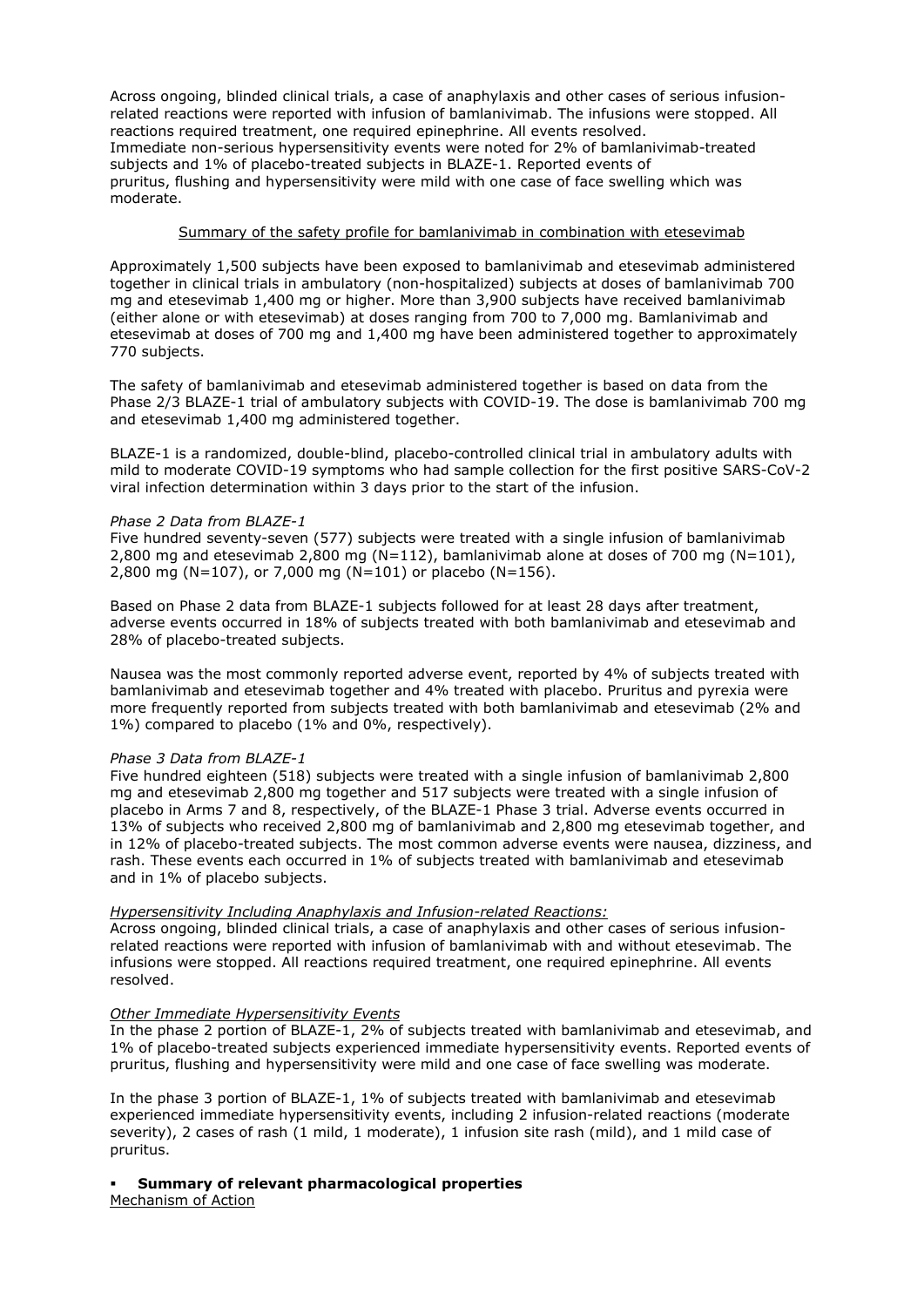Bamlanivimab is a potent neutralising IgG1 mAb to the spike protein of SARS-CoV-2, which blocks spike protein attachment to human ACE2 receptors, thus preventing subsequent viral entry into human cells and viral replication.

#### In Vitro Neutralisation Activities

The in vitro potency of bamlanivimab for SARS-CoV-2 was measured by detecting the neutralisation of infectious virus in a dose-response model using cultured Vero E6 cells. Bamlanivimab was shown to inhibit virus replication with an estimated  $IC_{50} = 0.03 \mu q/mL$  and an estimated  $IC_{90} = 0.09 \mu g/mL$ .

#### Antiviral Resistance

There is a potential risk of treatment failure due to the development of viral variants that are resistant to bamlanivimab.

In vitro monoclonal antibody resistance studies have identified six amino acid substitutions at four positions (E484D/K/Q, F490S, Q493R and S494P) in the spike RBD that has a resistant phenotype to bamlanivimab as determined by determined using authentic SARS-CoV-2 neutralisation, pseudovirus neutralisation, or binding assessment.

Pseudovirus harbouring the concurrent spike substitutions present in the South African B.1.351 origin variant lineage (K417N + E484K + N501Y), and the Brazil origin P.1 variant lineage (K417T + E484K + N501Y) exhibited significantly reduced susceptibility to bamlanivimab. Bamlanivimab retained activity against pseudovirus expressing del69-70 + N501Y spike substitutions found in the UK origin B.1.1.7 variant lineage.

Genotypic and phenotypic testing are ongoing to monitor for potential bamlanivimab-resistance associated spike variations in clinical trials. To date, the observation of known bamlanivimabresistant variants at baseline has been rare. Treatment-emergent bamlanivimab variants have been observed across all treatment groups including placebo, although the frequency of detection was higher in bamlanivimab monotherapy treatment arms compared to placebo. The clinical relevance of these findings is not known.

#### Immune Response Attenuation

There is a theoretical risk that antibody administration may attenuate the endogenous immune response to SARS-CoV-2 and make patients more susceptible to re-infection.

### **Summary of relevant Clinical properties**

### *Bamlanivimab alone*

The data supporting the use of bamlanivimab alone are based on an interim analysis from the Phase 2 part of BLAZE-1 that occurred after all enrolled subjects in Arms 1 to 4 completed at least Day 29 of the trial. BLAZE-1 is a randomized, double-blind, placebo-controlled clinical trial studying bamlanivimab for the treatment of subjects with mild to moderate COVID-19 (subjects with COVID-19 symptoms who are not hospitalised). The Phase 2 part of BLAZE-1 enrolled adult patients who were not hospitalised and had at least 1 or more COVID-19 symptoms that were at least mild in severity. Treatment was initiated within 3 days of obtaining the clinical sample for the first positive SARS-CoV-2 viral infection determination. Subjects were treated with a single infusion of bamlanivimab (at doses of 700 mg [N=101], 2,800 mg [N=107], or 7,000 mg [N=101]) or placebo (N=156).

The baseline demographics and disease characteristics were well balanced across bamlanivimab and placebo treatment groups. The mean duration of symptoms was 5 days. The mean viral load by cycle threshold (CT) was 24 at baseline.

While viral load was used to define the primary endpoint in this Phase 2 trial (Figure 1), signs that bamlanivimab may be effective came from a predefined secondary endpoint of COVID-19-related hospitalisations, emergency room visits or death within 28 days after treatment. A lower proportion of bamlanivimab-treated subjects progressed to COVID-19-related hospitalisation or emergency room visits compared to placebo-treated subjects (Table 4). Results for this endpoint were suggestive of a relatively flat dose-response relationship.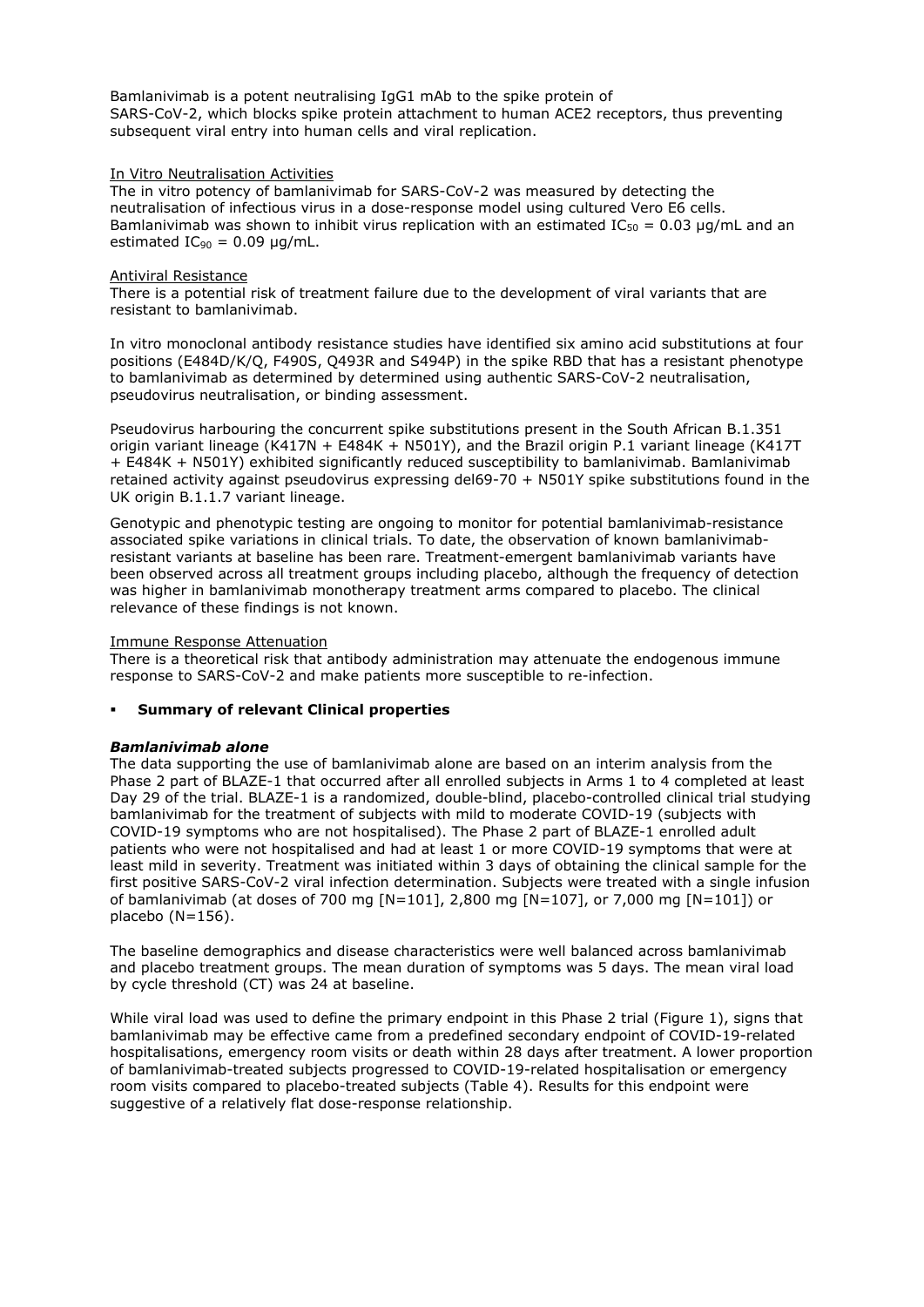

**Figure 1: SARS-CoV-2 viral load change from baseline by visit.**

### **Table 4: Proportion of Subjects with Events of Hospitalisation or Emergency Room Visits within 28 Days After Treatment**

| <b>Treatment</b>       | Nа  | <b>Events</b> | <b>Proportion of</b><br>Subjects % |
|------------------------|-----|---------------|------------------------------------|
| Placebo                | 156 |               | 5.8%                               |
| bamlanivimab 700 mg    | 101 |               | 1.0%                               |
| bamlanivimab 2800 mg   | 107 |               | 1.9%                               |
| bamlanivimab 7000 mg   | 101 |               | 2.0%                               |
| All bamlanivimab doses | 309 |               | 1.6%                               |

 $a_N$  = number of treated patients in analysis.

The absolute risk reduction for bamlanivimab compared to placebo is greater in subjects at higher risk of hospitalisation according to the high risk criteria (Table 5). These data were generated by post-hoc analysis.

| Table 5: Proportion of Subjects with Events of Hospitalisation or Emergency Room Visits |  |
|-----------------------------------------------------------------------------------------|--|
| for Subjects at Higher Risk of Hospitalisation <sup>a</sup>                             |  |

| <b>Treatment</b>       | NÞ  | <b>Events</b> | <b>Proportion of</b><br>Subjects % |
|------------------------|-----|---------------|------------------------------------|
| Placebo                | 68  |               | 10.3%                              |
| bamlanivimab 700 mg    | 46  |               | 2.2%                               |
| bamlanivimab 2800 mg   |     |               | 2.2%                               |
| bamlanivimab 7000 mg   | 44  |               | 4.5%                               |
| All bamlanivimab doses | 135 |               | 3.0%                               |

a This data was generated by post-hoc analysis not pre-defined in the study protocol

 $b_N$  = number of treated patients in analysis.

The median time to symptom improvement as recorded in a trial specific daily symptom diary was 6 days for bamlanivimab-treated subjects, as compared with 8 days for placebo-treated subjects. Symptoms assessed were cough, shortness of breath, feeling feverish, fatigue, body aches and pains, sore throat, chills, and headache. Symptom improvement was defined as symptoms scored as moderate or severe at baseline being scored as mild or absent, and symptoms scored as mild or absent at baseline being scored as absent.

#### *Bamlanivimab administered together with etesevimab*

The data supporting the use of bamlanivimab together with etesevimab are based on analyses of data from the Phase 2/3 BLAZE-1 trial (NCT04427501) and the Phase 2 BLAZE-4 trial (NCT04634409). Both trials are evaluating the safety and efficacy of bamlanivimab and etesevimab together for treatment of subjects with mild to moderate COVID-19. BLAZE-1 provides clinical efficacy data from subjects receiving 2,800 mg bamlanivimab and 2,800 mg of etesevimab together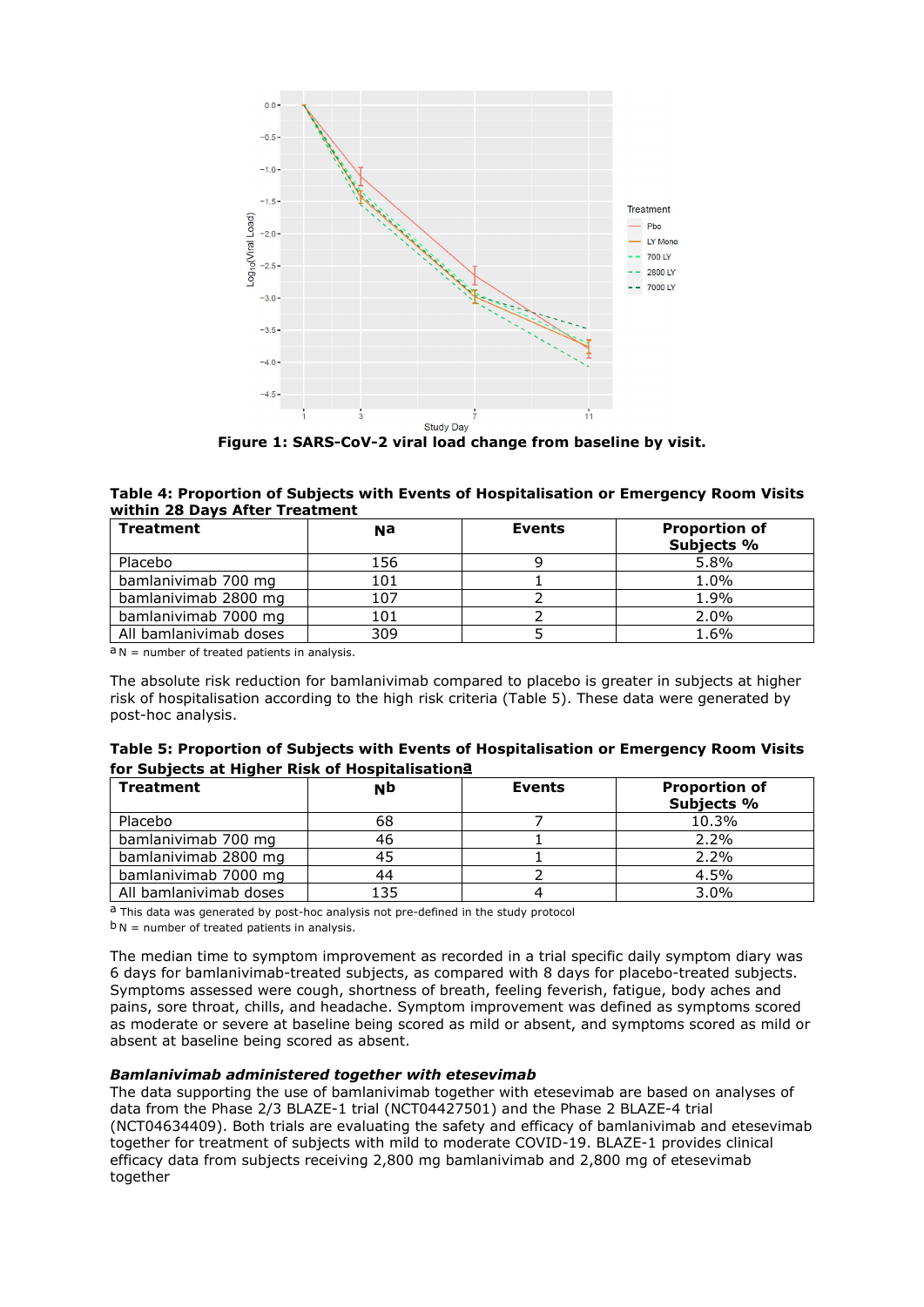### **Data from BLAZE-1**

BLAZE-1 is an ongoing randomized, double-blind, placebo-controlled clinical trial studying bamlanivimab and etesevimab administered together for the treatment of subjects with mild to moderate COVID-19 (subjects with COVID-19 symptoms who are not hospitalised). BLAZE-1 enrolled adult subjects who were not hospitalised and had at least 1 or more COVID-19 symptoms that were at least mild in severity. Treatment was initiated within 3 days of obtaining the clinical sample for the first positive SARS-CoV-2 viral infection determination.

### Phase 2 Data from BLAZE-1

In the Phase 2 portion of the trial, subjects were treated with a single infusion of bamlanivimab 2,800 mg and etesevimab 2,800 mg (N=112), bamlanivimab alone (at doses of 700 mg [N=101], 2,800 mg  $[N=107]$ , or 7,000 mg  $[N=101]$ ) or placebo (N=156). The data are from an interim analysis after all enrolled subjects in these arms completed at least Day 29 of the trial.

The baseline demographics and disease characteristics were well balanced across treatment groups. The mean duration of symptoms was 5 days. The mean viral load by CT was 24 at baseline.

While viral load was used to define the primary endpoint in this Phase 2 trial (Figure 2), signs that bamlanivimab and etesevimab may be effective came from a predefined secondary endpoint of COVID-19-related hospitalisations or emergency room visits or death within 28 days after treatment. A lower proportion of bamlanivimab and etesevimab-treated subjects progressed to COVID-19-related hospitalisation or emergency room visits compared to placebo-treated subjects (Table 6). No deaths occurred in any treatment arm.



**Figure 2: SARS-CoV-2 Viral Load Change from Baseline by Visit from the Phase 2 Portion of BLAZE-1.**

|                                | Table 6: Proportion of Subjects with Events of Hospitalisation or Emergency Room Visits |
|--------------------------------|-----------------------------------------------------------------------------------------|
| within 28 Days After Treatment |                                                                                         |

| <b>Treatment</b>                            | Na  | <b>Events</b> | <b>Proportion of</b><br>Subjects % |
|---------------------------------------------|-----|---------------|------------------------------------|
| Placebo                                     | 156 |               | 5.8%                               |
| Bamlanivimab and<br>etesevimab <sup>b</sup> |     |               | 0.9%                               |
| Bamlanivimab <sup>C</sup> 700 mg            | 101 |               | 1.0%                               |

 $a$  N = number of treated patients in analysis.

b The doses for bamlanivimab and etesevimab were bamlanivimab 2,800 mg and etesevimab 2,800 mg.

c Results for other doses of bamlanivimab were suggestive of a flat dose-response relationship for this endpoint.

The absolute risk reduction for bamlanivimab and etesevimab-treated subjects compared to placebo is greater in subjects at higher risk of hospitalisation according to the high risk criteria (Table 7). These data were generated by post-hoc analysis.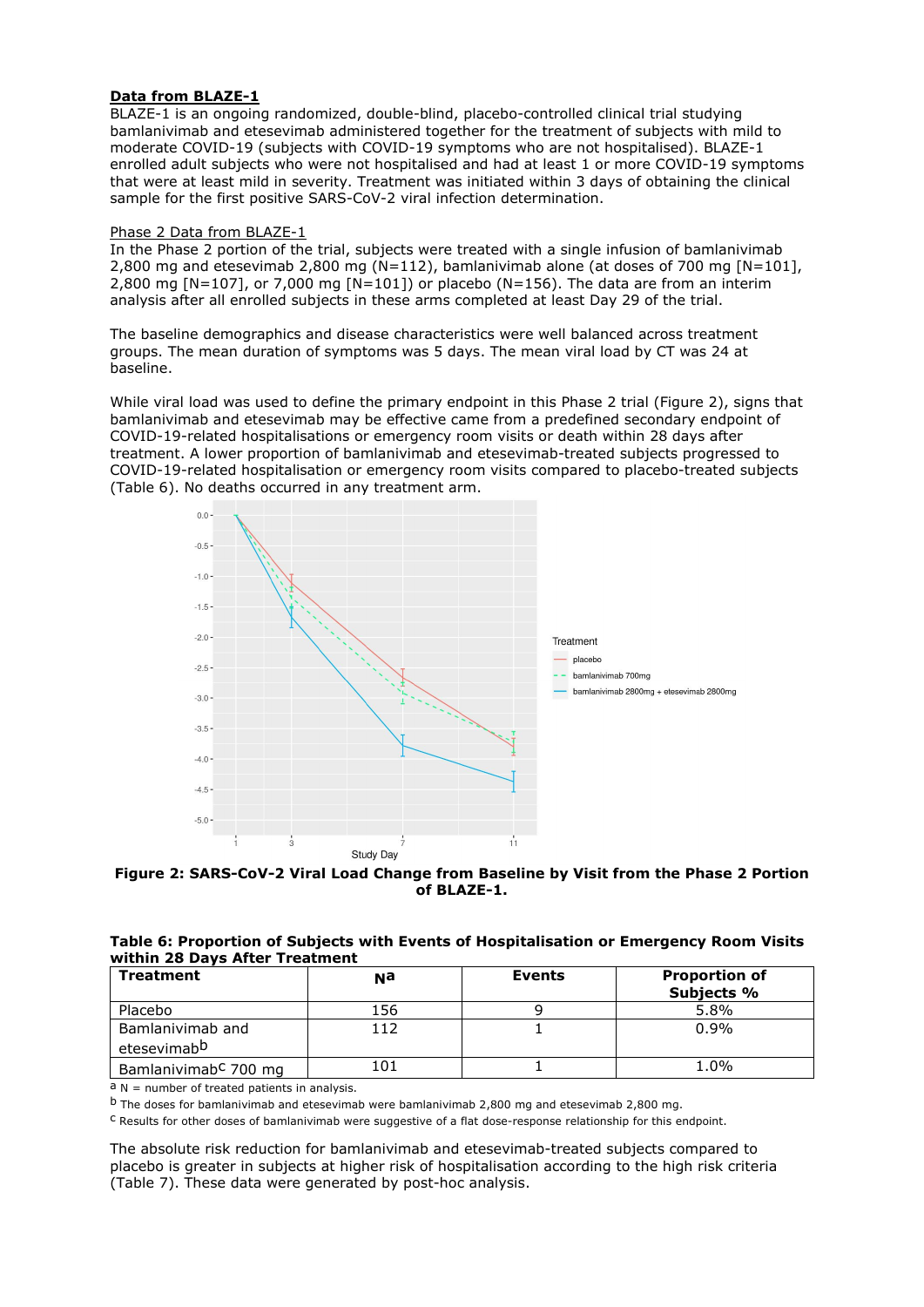### **Table 7: Proportion of Subjects with Events of Hospitalisation or Emergency Room Visits within 28 Days After Treatment a**

| <b>Treatment</b>                            | NÞ | <b>Events</b> | <b>Proportion of</b><br>Subjects % |
|---------------------------------------------|----|---------------|------------------------------------|
| Placebo                                     | 68 |               | 10.3%                              |
| Bamlanivimab and<br>etesevimab <sup>C</sup> | 38 |               | 2.6%                               |
| Bamlanivimab <sup>d</sup> 700 mg            | 46 |               | $2.2\%$                            |

a This data was generated by post-hoc analysis not pre-defined in the study protocol

 $b$  N = number of treated patients in analysis.

 $c$  The doses for bamlanivimab and etesevimab were bamlanivimab 2,800 mg and etesevimab 2,800 mg.

d Results for other doses of bamlanivimab were suggestive of a flat dose-response relationship for this endpoint.

The median time to symptom improvement as recorded in a trial specific daily symptom diary was 6 days for bamlanivimab and etesevimab-treated subjects, as compared with 8 days for placebotreated subjects. Symptoms assessed were cough, shortness of breath, feeling feverish, fatigue, body aches and pains, sore throat, chills, and headache. Symptom improvement was defined as symptoms scored as moderate or severe at baseline being scored as mild or absent, and symptoms scored as mild or absent at baseline being scored as absent.

#### Phase 3 Data from BLAZE-1

In the Phase 3 portion of the trial, subjects were treated with a single infusion of bamlanivimab 2,800 mg and etesevimab 2,800 mg (N=518), or placebo (N=517). All of the patients enrolled in these dose arms met the criteria for high-risk.

The baseline demographics and disease characteristics were well balanced across treatment groups. The mean duration of symptoms was 4 days. The mean viral load by CT was 24 at baseline.

The primary endpoint was the proportion of subjects with COVID-19 related hospitalisation (defined as ≥24 hours of acute care) or death by any cause by Day 29. Events occurred in 36 subjects treated with placebo (7%) as compared to 11 events in subjects treated with bamlanivimab 2,800 mg and etesevimab 2,800 mg together (2%) [p<0.001; not controlled for multiple testing across treatment arms], a 70% relative risk reduction or 5% absolute risk reduction. There were 10 deaths in subjects treated with placebo and no deaths in subjects treated with bamlanivimab 2,800 mg and etesevimab 2,800 mg together.



Secondary endpoints include mean change in viral load from baseline to Day 3, 5, and 7 (Figure 3).

**Figure 3: SARS-CoV-2 Viral Load Change from Baseline by Visit from the Phase 3 Portion of BLAZE-1.**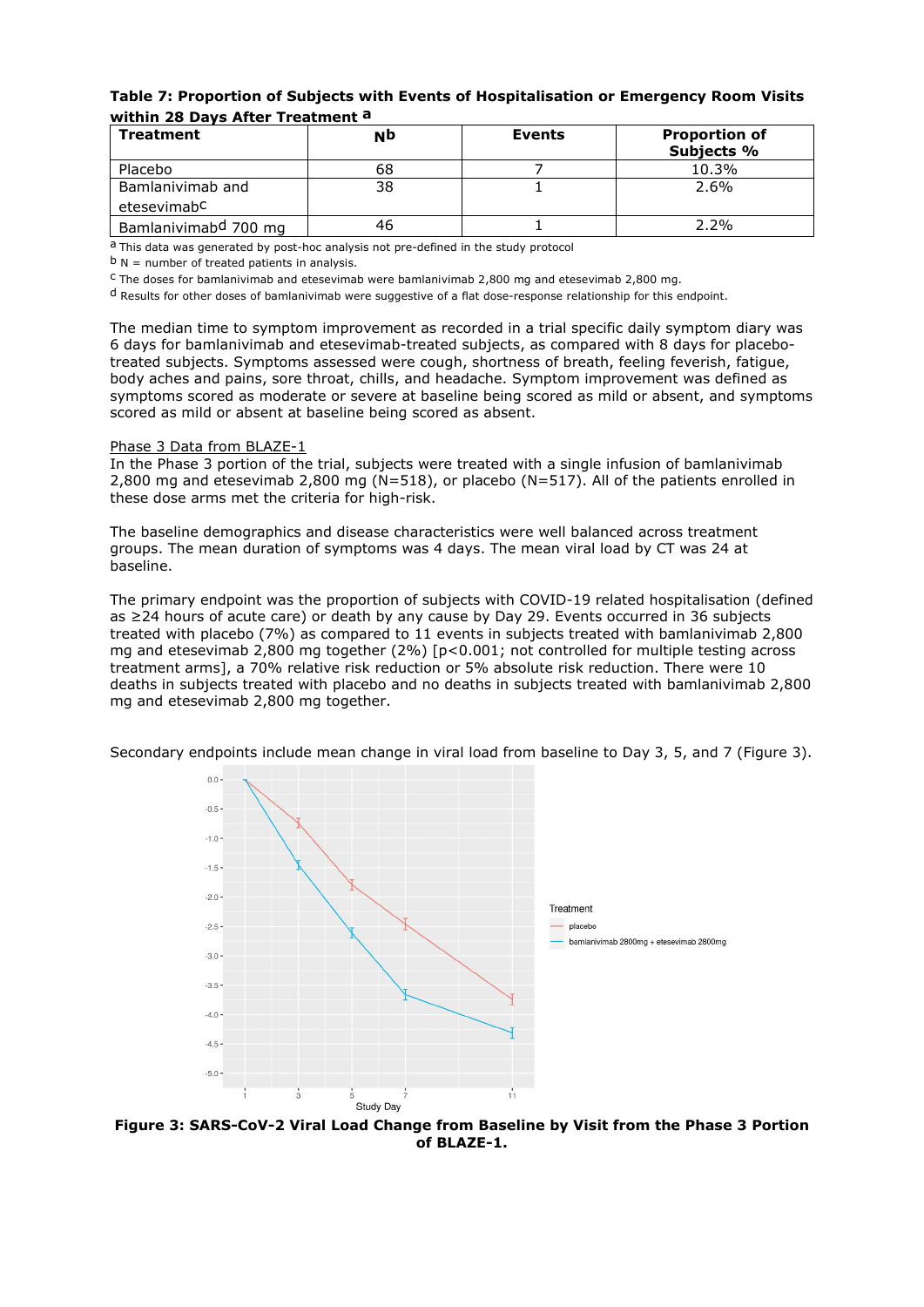# **7. CONDITIONS FOR SAFETY MONITORING**

This medicine is subject to additional monitoring. This enables new safety information to be identified quickly. Healthcare Professionals are asked to report any suspected adverse reactions. For information on reporting side effects, see section 6.

### **8. DATE OF CHMP OPINION**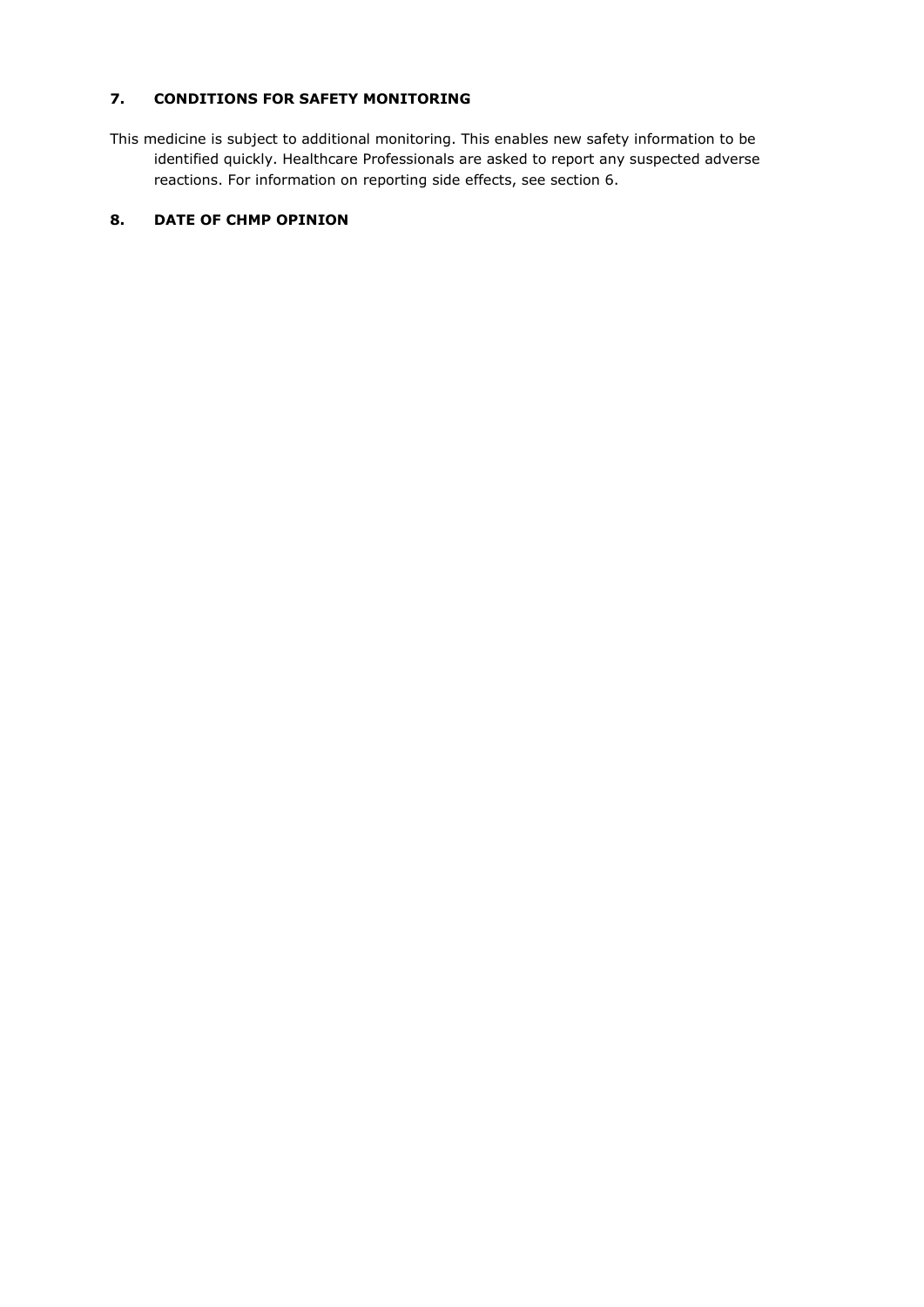## **ANNEX I**

## **CONDITIONS OF USE, CONDITIONS FOR DISTRIBUTION AND PATIENTS TARGETED AND CONDITIONS FOR SAFETY MONITORING ADRESSED TO MEMBER STATES**

**FOR**

### **UNAUTHORISED PRODUCT ETESEVIMAB**

**AVAILABLE FOR USE**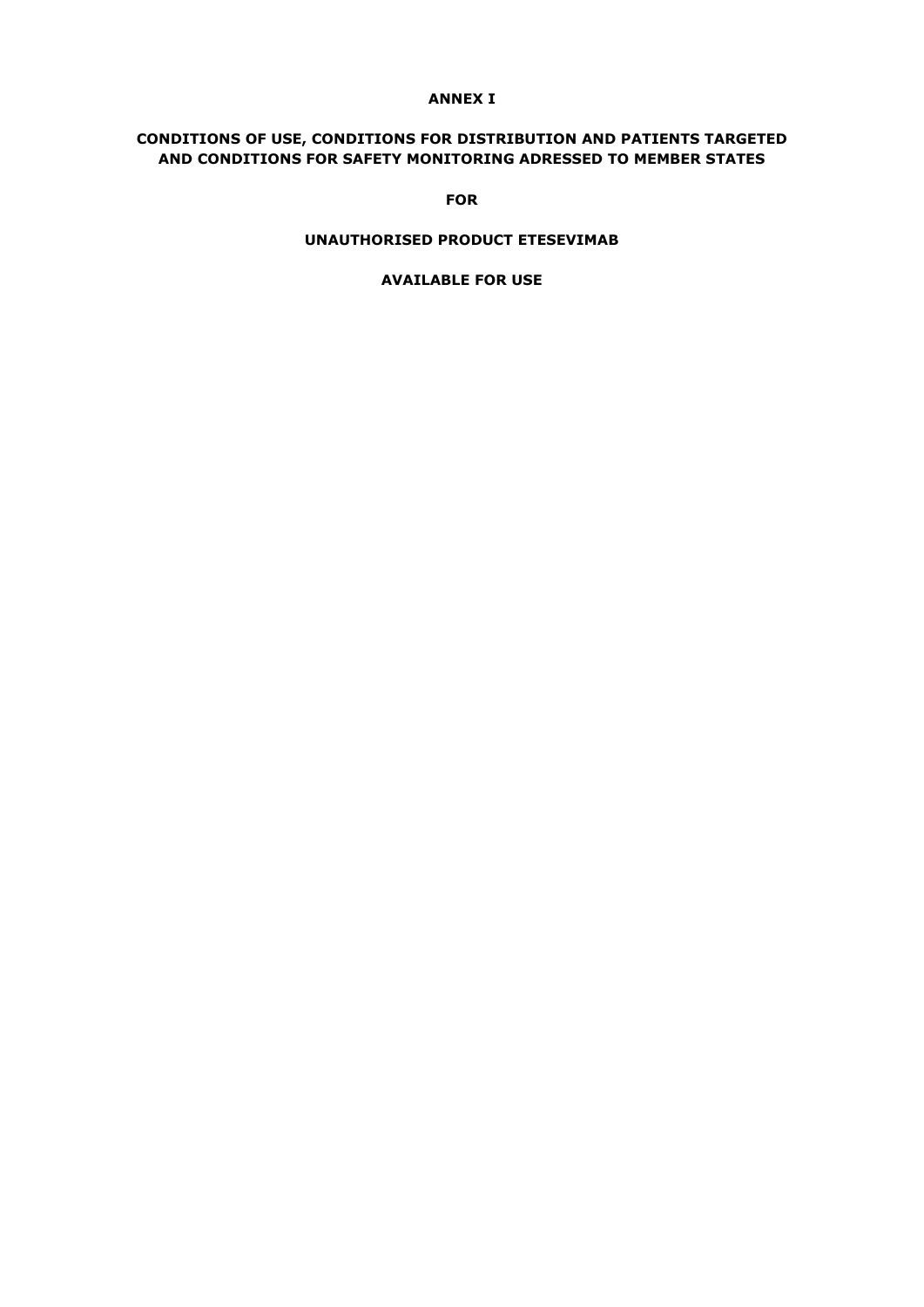## 1**. MEDICINAL PRODUCT FOR USE**

- **Name of the medicinal product for Use:** Etesevimab
- **Active substance(s):** Etesevimab
- **Pharmaceutical form:** Concentrate for solution for infusion (sterile concentrate).
- **Route of administration:** Intravenous infusion
- **Strength:** 700 mg (Each vial contains 700 mg Etesevimab in 20 mL (35 mg/mL).

## **2. NAME AND CONTACT DETAILS OF THE COMPANY**

Eli Lilly Nederland B.V., Papendorpseweg 83, 3528 BJ Utrecht, The Netherlands [Contact details will be added at the National level]

### **3. TARGET POPULATION**

Bamlanivimab and etesevimab administered together are indicated for the treatment of confirmed COVID-19 in patients aged 12 years and older that do not require supplemental oxygen for COVID-19 and who are at high risk of progressing to severe COVID-19

Risk factors may include but are not limited to:

- Advanced age
- Obesity
- Cardiovascular disease, including hypertension
- Chronic lung disease, including asthma
- Type 1 or type 2 diabetes mellitus
- Chronic kidney disease, including those on dialysis
- Chronic liver disease
- Immunosuppressed, based on prescriber's assessment. Examples include: cancer treatment, bone marrow or organ transplantation, immune deficiencies, HIV (if poorly controlled or evidence of AIDS), sickle cell anemia, thalassemia, and prolonged use of immuneweakening medications.

## **4. CONDITIONS FOR DISTRIBUTION**

Prescription-only medicinal product

## **5. CONDITIONS OF USE**

Bamlanivimab and Etesevimab may only be administered in settings in which health care providers have immediate access to medications to treat a severe infusion reaction, such as anaphylaxis.

### **Limitation in Patients with Severe COVID-19**

Monoclonal antibodies, such as bamlanivimab and etesevimab, may be associated with worse clinical outcomes when administered to hospitalized patients requiring high flow oxygen or mechanical ventilation with COVID-19.

## **5.1 Posology**

### **Dosing recommendations**

The recommended dose for in adults and paediatric patients (12 years of age and older weighing at least 40 kg) is a single infusion of 700 mg bamlanivimab and 1,400 mg etesevimab administered as soon as possible after testing positive for SARS-CoV-2 and within 10 days of symptom onset.

### **Treatment duration and monitoring**

Single dose.

Patients are clinically monitored during administration and observed for at least 1 hour after infusion is complete.

### **Specific Populations**

*Pediatric Use*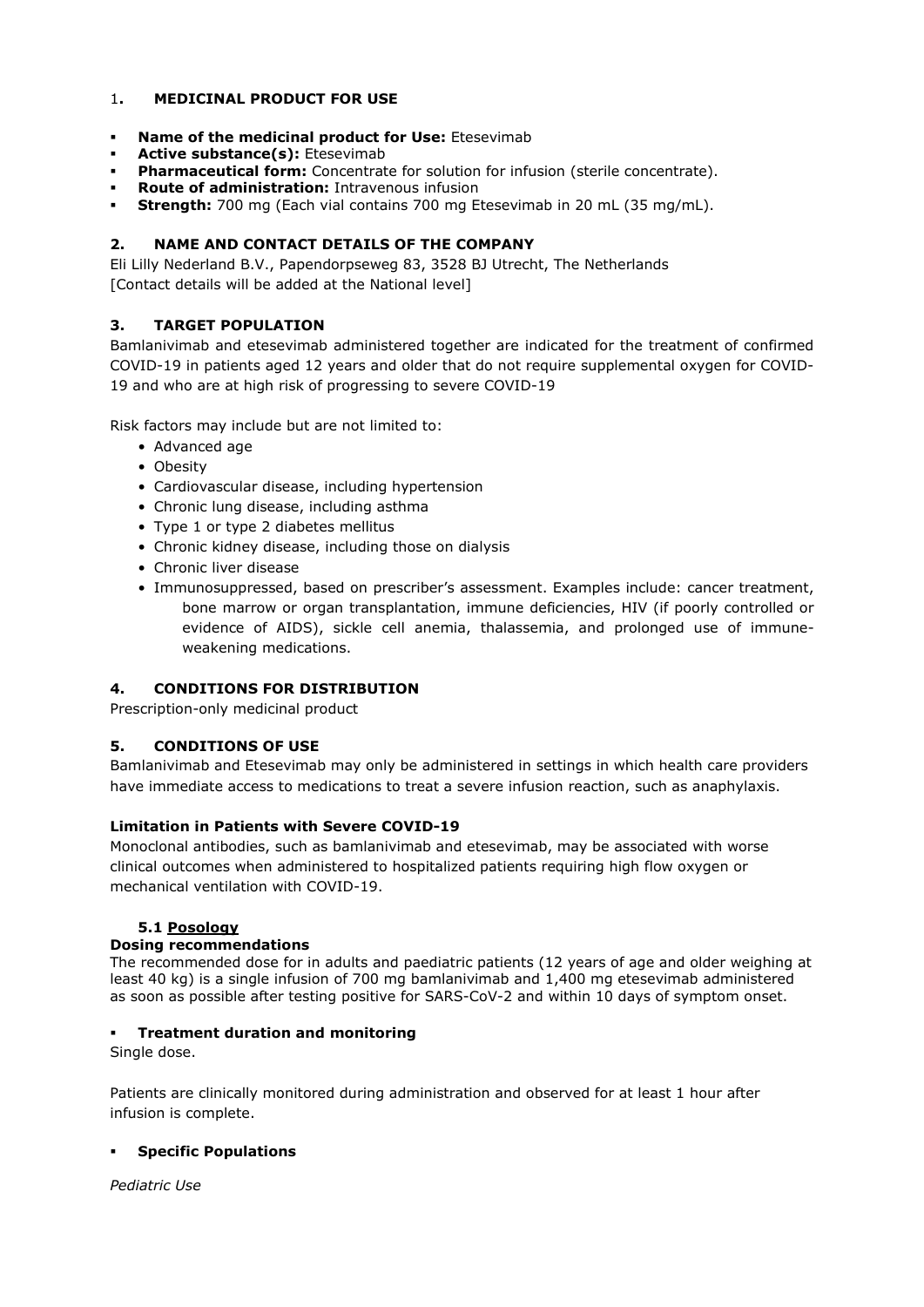The safety and efficacy of bamlanivimab and etesevimab in children under 12 years of age have not yet been established. No data are available. No dosage adjustment is recommended in paediatric patients who are 12 years of age and older.

### *Geriatric use*

No dose adjustment is required in patients  $\geq$  65 years of age.

### *Renal Impairment*

No dosage adjustment is recommended in patients with renal impairment.

### *Hepatic impairment*

No dosage adjustment is recommended in patients with mild hepatic impairment. Bamlanivimab and etesevimab has not been studied in patients with moderate or severe hepatic impairment.

### **Method of administration**

### Preparation

Bamlanivimab and etesevimab solution for infusion should be prepared by a qualified healthcare professional using aseptic technique:

- Gather the materials for preparation:
	- o Polyvinyl chloride (PVC) or polyethylene (PE)-lined PVC, sterile prefilled infusion bag. Choose one of the following sizes:
		- Prefilled 50 mL, 100 mL, 150 mL, or 250 mL infusion bag containing 0.9% Sodium Chloride Injection (see **Table 1** and **Table 2**).
	- $\circ$  One vial of bamlanivimab (700 mg/20 mL) and two vials of etesevimab (700 mg/20 mL).
- Bamlanivimab and etesevimab are supplied in individual single-dose vials but are administered together using a single infusion bag.
- Remove 1 bamlanivimab vial and 2 etesevimab vials from refrigerated storage and allow to equilibrate to room temperature for approximately 20 minutes before preparation. **Do not expose to direct heat**. **Do not shake the vials**.
- Inspect both bamlanivimab and etesevimab vials visually for particulate matter and discoloration.
	- $\circ$  Bamlanivimab and etesevimab are clear to opalescent and colourless to slightly yellow to slightly brown solutions.
- Withdraw 20 mL from one bamlanivimab vial and 40 mL from two etesevimab vials and inject all 60 mL into a prefilled infusion bag containing 0.9% Sodium Chloride (see **Table 1**  or **Table 2**).
- Discard any product remaining in the vials.
- Gently invert the bag by hand approximately 10 times to mix. **Do not shake**.
- These products are preservative-free and therefore, the diluted infusion solution should be administered immediately.
	- $\circ$  If immediate administration is not possible, store the diluted infusion solution for up to 24 hours at refrigerated temperature (2°C to 8°C) and up to 7 hours at room temperature (20°C to 25°C) including infusion time. If refrigerated, allow the infusion solution to equilibrate to room temperature for approximately 20 minutes prior to administration.

## **Administration**

Bamlanivimab and etesevimab infusion solution should be administered by a qualified healthcare professional.

- Gather the materials for infusion:
	- $\circ$  PVC or PE-lined PVC infusion set.<br> $\circ$  Use of an in-line or add-on 0.2/0.
	- Use of an in-line or add-on 0.2/0.22 micron polyethersulfone (PES) filter is strongly recommended.
- Attach the infusion set to the IV bag.
- Prime the infusion set.
- Administer the entire infusion solution in the bag via pump or gravity according to the size of infusion bag used (see **Table 1 for patients weighing ≥50 kg** or **Table 2 for patients weighing <50 kg**). Due to potential overfill of prefilled saline bags, the entire infusion solution in the bag should be administered to avoid underdosage.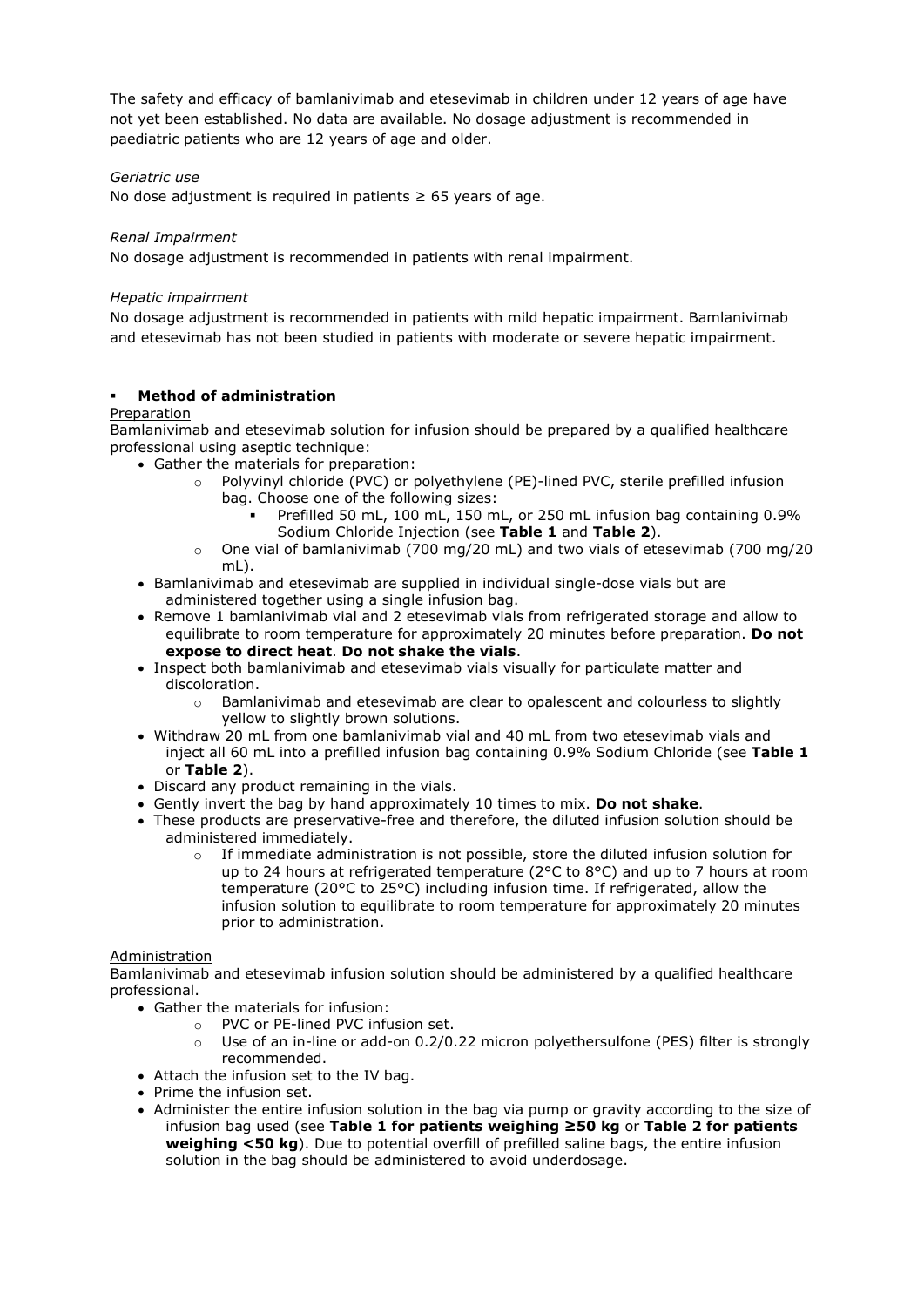- The prepared infusion solution should not be administered simultaneously with any other medication. The compatibility of bamlanivimab and etesevimab injection with IV solutions and medications other than 0.9% Sodium Chloride Injection is not known.
- Once infusion is complete, **flush the tubing** with 0.9% Sodium Chloride to ensure delivery of the required dose.
- Clinically monitor patients during administration and observe patients for at least 1 hour after infusion is complete.
- If the infusion must be discontinued due to an infusion reaction, discard any unused product.
- The use of CSTDs, elastomeric pumps, and pneumatic transport with bamlanivimab has not been studied.

**Table 1: Recommended Dilution and Administration Instructions for Bamlanivimab and Etesevimab for IV Infusiona in Patients Weighing 50 kg or More**

| Druga: Add 20 mL of bamlanivimab (1 vial) and 40 mL of etesevimab (2 vials) for a<br>total of 60 mL to a prefilled infusion bag and administer as instructed below |                              |                              |  |  |
|--------------------------------------------------------------------------------------------------------------------------------------------------------------------|------------------------------|------------------------------|--|--|
| Size of Prefilled 0.9%<br><b>Sodium Chloride Infusion</b><br>Bag                                                                                                   | <b>Maximum Infusion Rate</b> | <b>Minimum Infusion Time</b> |  |  |
| 50 mL                                                                                                                                                              | 310 mL/hr                    | 21 minutes                   |  |  |
| $100$ mL                                                                                                                                                           | 310 mL/hr                    | 31 minutes                   |  |  |
| 150 mL                                                                                                                                                             | 310 mL/hr                    | 41 minutes                   |  |  |
| 250 mL                                                                                                                                                             | 310 mL/hr                    | 60 minutes                   |  |  |

a 700 mg of bamlanivimab and 1,400 mg of etesevimab are added to the same infusion bag and administered together as a single intravenous infusion.

### **Table 2: Recommended Dilution and Administration Instructions for Bamlanivimab and Etesevimab for IV Infusion in Patients Weighing Less Than 50 kg**

| Druga: Add 20 mL of bamlanivimab (1 vial) and 40 mL of etesevimab (2 vials) for a<br>total 60 mL to an infusion bag and administer as instructed below |                              |                              |  |
|--------------------------------------------------------------------------------------------------------------------------------------------------------|------------------------------|------------------------------|--|
| Size of Prefilled 0.9%<br><b>Sodium Chloride Infusion</b><br>Bag                                                                                       | <b>Maximum Infusion Rate</b> | <b>Minimum Infusion Time</b> |  |
| 50 mL                                                                                                                                                  | 310 mL/hr                    | 21 minutes                   |  |
| $100$ mL                                                                                                                                               | 310 mL/hr                    | 31 minutes                   |  |
| 150 mL                                                                                                                                                 | 310 mL/hr                    | 41 minutes                   |  |
| 250 mL <sup>b</sup>                                                                                                                                    | $266$ mL/hr                  | 70 minutes                   |  |

 $a$  700 mg of bamlanivimab and 1,400 mg of etesevimab are added to the same infusion bag and administered together as a single intravenous infusion.

b The minimum infusion time for patients weighing less than 50 kg who are administered bamlanivimab and etesevimab together using the 250 mL prefilled 0.9% Sodium Chloride infusion bag must be extended to at least 70 minutes to ensure safe use (endotoxin load).

## **5.2 Contraindications**

Hypersensitivity to the active substance(s) or to any of the excipients (L-histidine, L-histidine hydrochloride monohydrate, sucrose, polysorbate 80, water for injection)

## **5.3 Special warnings and precautions for use**

### **Hypersensitivity**

Serious hypersensitivity reactions have occurred with bamlanivimab and etesevimab together. If signs and symptoms of a clinically significant hypersensitivity reaction occur, immediately discontinue administration and initiate appropriate therapy.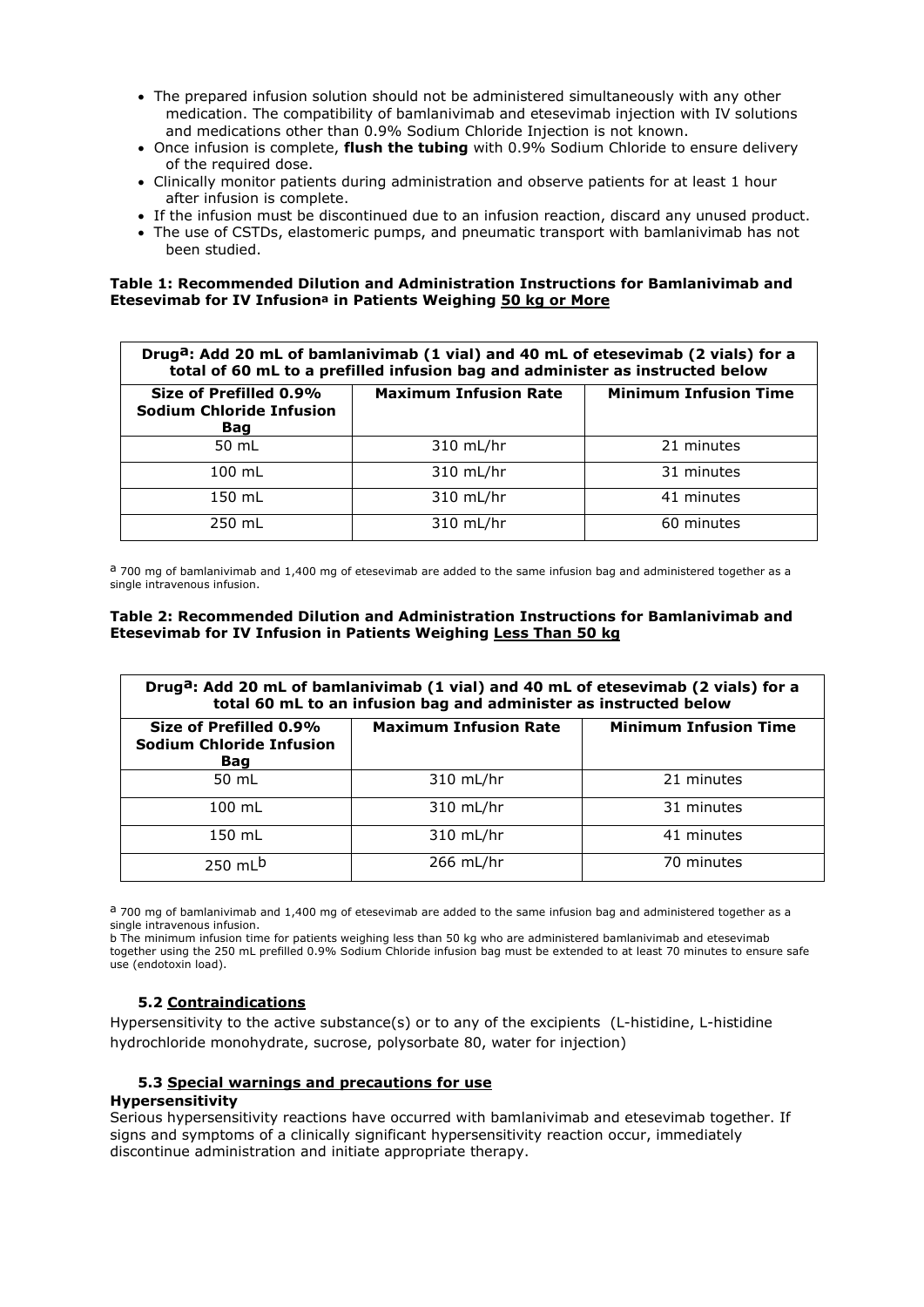### **Infusion-related reactions**

Infusion-related reactions have been observed with administration of bamlanivimab and etesevimab together. These reactions may be severe or life threatening.

If an infusion-related reaction occurs, consider slowing or stopping the infusion and administer supportive care.

### **Clinical Worsening after Bamlanivimab Administration**

Clinical worsening of COVID-19 after administration of bamlanivimab alone has been reported and may include signs or symptoms of fever, hypoxia or increased respiratory difficulty, arrhythmia (e.g., atrial fibrillation, sinus tachycardia, bradycardia), fatigue, and altered mental status. Some of these events required hospitalization. It is not known if these events were related to bamlanivimab use or were due to progression of COVID-19.

### **5.4 Interaction with other medicinal products and other forms of interaction**

None known. No interaction studies have been performed.

Bamlanivimab and etesevimab are not renally excreted or metabolised by cytochrome P450 enzymes; therefore, interactions with concomitant medications that are renally excreted or that are substrates, inducers, or inhibitors of cytochrome P450 enzymes are unlikely.

### Immune Response

Concomitant administration of bamlanivimab and etesevimab with COVID-19 vaccines has not been studied.

### **5.5 Pregnancy and lactation**

Bamlanivimab and etesevimab have not been studied in pregnant or lactating women.

Bamlanivimab and etesevimab should only be used during pregnancy if the potential benefit outweighs the potential risk for the mother and the foetus.

## **5.6 Incompatibilities**

None known.

## **5.7 Overdose**

Doses up to 7,000 mg of bamlanivimab (10 times the recommended dose) or 7,000 mg of etesevimab (5 times the recommended dose) have been administered in clinical trials without dose-limiting toxicity. In case of overdose, initiate supportive care.

### **5.8 Shelf life**

The shelf life is 12 months when vials are stored at 2°C to 8°C.

## **5.9 Storage conditions**

Drug Product

- Vials should be stored in a refrigerator at  $2^{\circ}$ C to  $8^{\circ}$ C until time of use.
- Keep vial in outer carton in order to protect from light.
- DO NOT FREEZE or SHAKE.

Handling of Prepared Dosing Solution

- This product is preservative free and therefore the prepared dosing solution should be used immediately
- If not used immediately, store the dosing solution under refrigeration for up to 24 hours at 2°C to 8°C and for up to 7 hours at room temperature (below 30°C) assuming dilution has taken place using acceptable aseptic techniques.
- If refrigerated, allow the dosing solution to come to room temperature prior to administration.
- Storage times include the duration of infusion.

DO NOT FREEZE OR SHAKE the bamlanivimab infusion solution.

## **5.10 Special precautions for disposal**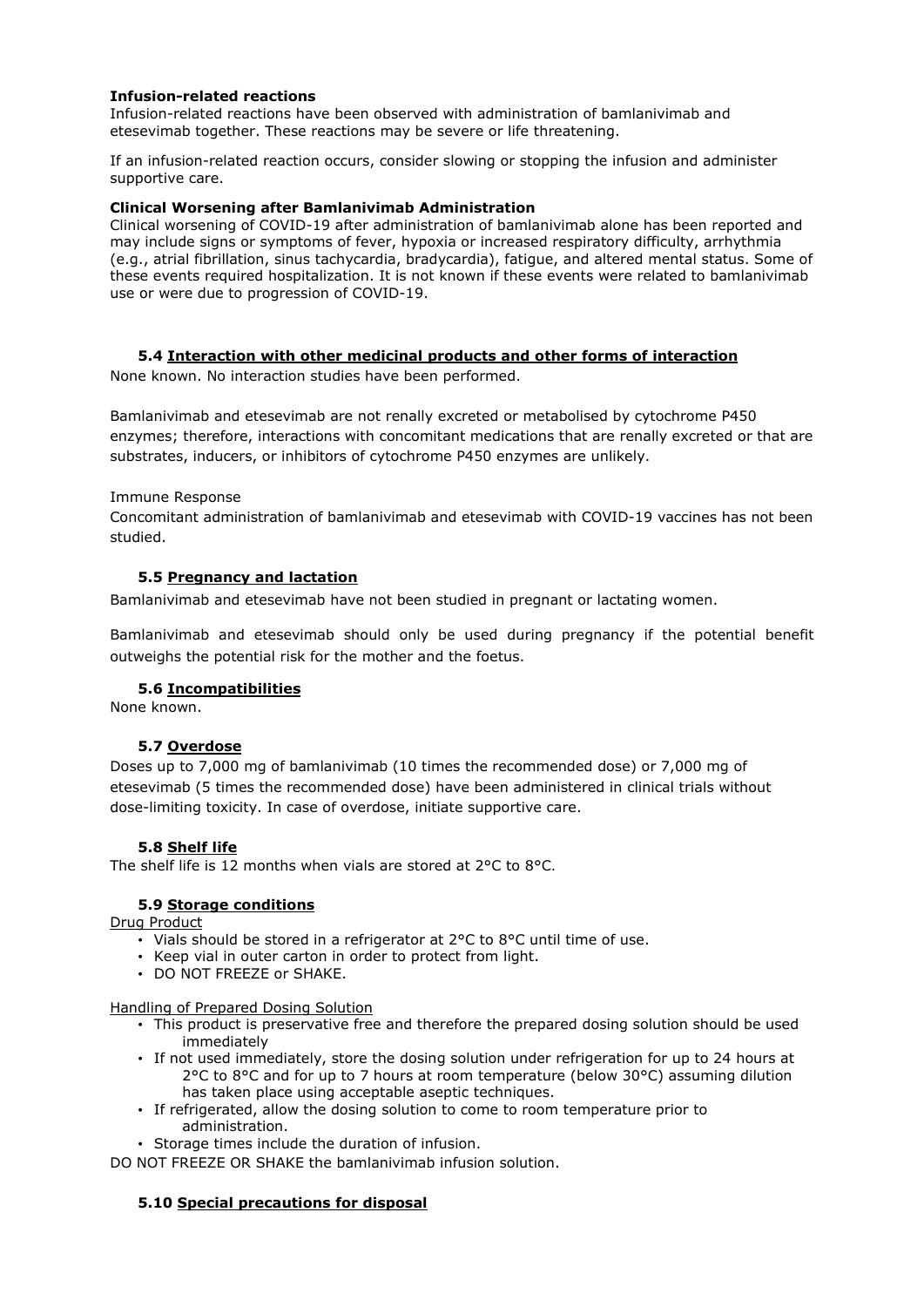Any unused medicinal product or waste material should be disposed of in accordance with local requirements.

### **6. OTHER INFORMATION**

### **Undesirable effects:**

#### Summary of the safety profile

Approximately 1,500 subjects have been exposed to bamlanivimab and etesevimab administered together in clinical trials in ambulatory (non-hospitalized) subjects at doses of bamlanivimab 700 mg and etesevimab 1,400 mg or higher. More than 3,900 subjects have received bamlanivimab (either alone or with etesevimab) at doses ranging from 700 to 7,000 mg. Bamlanivimab and etesevimab at doses of 700 mg and 1,400 mg have been administered together to approximately 770 subjects

The safety of bamlanivimab and etesevimab administered together is based on data from the Phase 2/3 BLAZE-1 trial of ambulatory subjects with COVID-19. The dose is bamlanivimab 700 mg and etesevimab 1,400 mg administered together.

BLAZE-1 is a randomized, double-blind, placebo-controlled clinical trial in ambulatory adults with mild to moderate COVID-19 symptoms who had sample collection for the first positive SARS-CoV-2 viral infection determination within 3 days prior to the start of the infusion.

#### *Phase 2 Data from BLAZE-1*

Five hundred seventy-seven (577) subjects were treated with a single infusion of bamlanivimab 2,800 mg and etesevimab 2,800 mg ( $N=112$ ), bamlanivimab alone at doses of 700 mg ( $N=101$ ), 2,800 mg (N=107), or 7,000 mg (N=101) or placebo (N=156).

Based on Phase 2 data from BLAZE-1 subjects followed for at least 28 days after treatment, adverse events occurred in 18% of subjects treated with both bamlanivimab and etesevimab and 28% of placebo-treated subjects.

Nausea was the most commonly reported adverse event, reported by 4% of subjects treated with bamlanivimab and etesevimab together and 4% treated with placebo. Pruritus and pyrexia were more frequently reported from subjects treated with both bamlanivimab and etesevimab (2% and 1%) compared to placebo (1% and 0%, respectively).

### *Phase 3 Data from BLAZE-1*

Five hundred eighteen (518) subjects were treated with a single infusion of bamlanivimab 2,800 mg and etesevimab 2,800 mg together and 517 subjects were treated with a single infusion of placebo in Arms 7 and 8, respectively, of the BLAZE-1 Phase 3 trial. Adverse events occurred in 13% of subjects who received 2,800 mg of bamlanivimab and 2,800 mg etesevimab together, and in 12% of placebo-treated subjects. The most common adverse events were nausea, dizziness, and rash. These events each occurred in 1% of subjects treated with bamlanivimab and etesevimab and in 1% of placebo subjects.

### Hypersensitivity Including Anaphylaxis and Infusion-related Reactions:

Across ongoing, blinded clinical trials, a case of anaphylaxis and other cases of serious infusionrelated reactions were reported with infusion of bamlanivimab with and without etesevimab. The infusions were stopped. All reactions required treatment, one required epinephrine. All events resolved.

#### Other Immediate Hypersensitivity Events

In the phase 2 portion of BLAZE-1, 2% of subjects treated with bamlanivimab and etesevimab, and 1% of placebo-treated subjects experienced immediate hypersensitivity events. Reported events of pruritus, flushing and hypersensitivity were mild and one case of face swelling was moderate.

In the phase 3 portion of BLAZE-1, 1% of subjects treated with bamlanivimab and etesevimab experienced immediate hypersensitivity events, including 2 infusion-related reactions (moderate severity), 2 cases of rash (1 mild, 1 moderate), 1 infusion site rash (mild), and 1 mild case of pruritus.

### **Summary of relevant pharmacological properties**

Mechanism of Action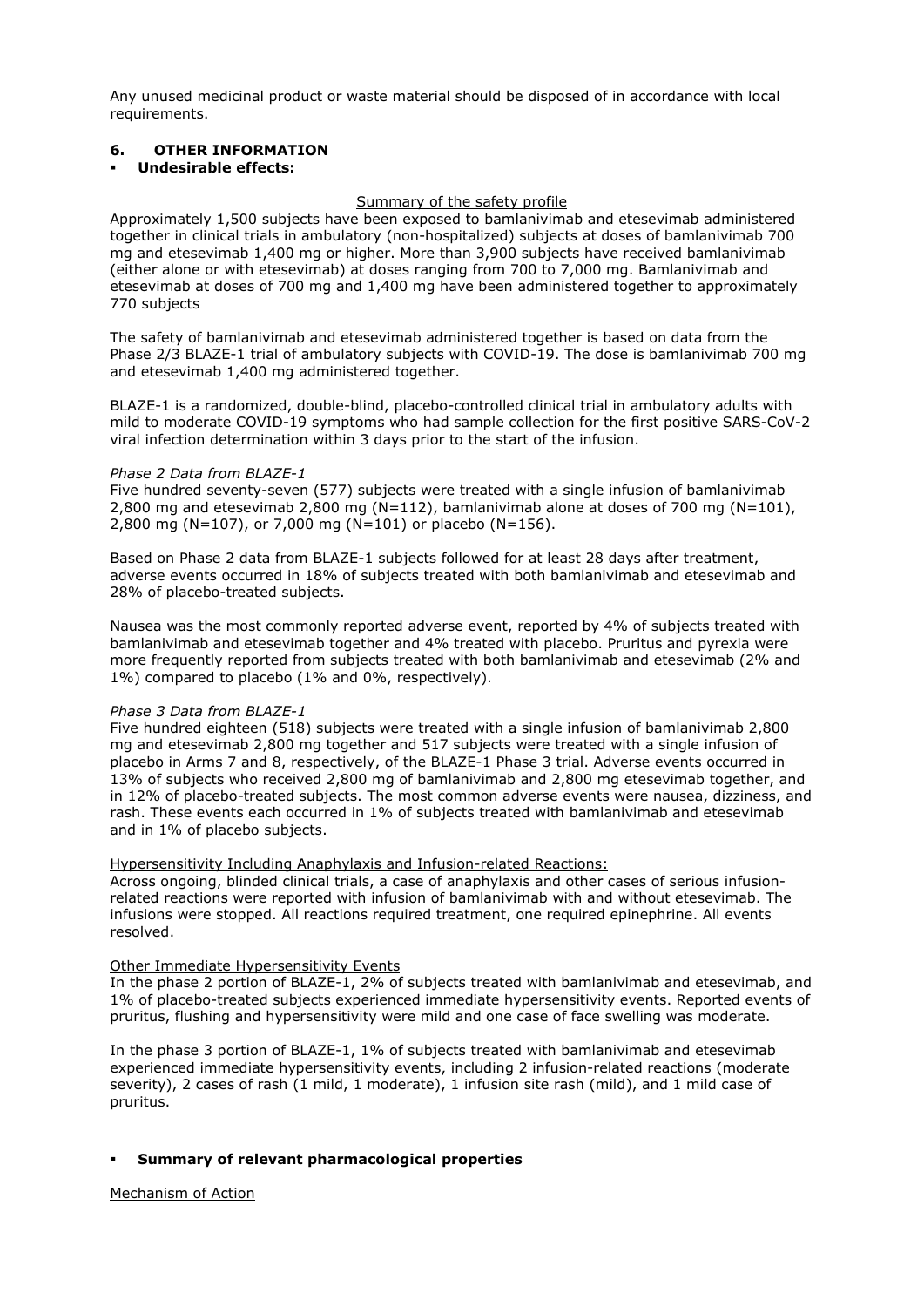Etesevimab is a recombinant neutralising human IgG1κ mAb to the spike protein of SARS-CoV-2, with amino acid substitutions in the Fc region (L234A, L235A) to reduce effector function. Etesevimab binds the spike protein with a dissociation constant  $KD = 6.45$  nM and blocks spike protein attachment to the human ACE2 receptor with an IC50 value of 0.32 nM (0.046 μg/mL).

Bamlanivimab is also a recombinant neutralising human IgG1κ mAb to the spike protein of SARS-CoV-2 and is unmodified in the Fc region. Bamlanivimab and etesevimab bind to different but overlapping epitopes in the receptor binding domain (RBD) of the S-protein. Using both antibodies together is expected to reduce the risk of viral resistance.

#### Antiviral Resistance

There is a potential risk of treatment failure due to the development of viral variants that are resistant to both bamlanivimab and etesevimab.

In vitro monoclonal antibody resistance studies have identified six amino acid substitutions at three positions (K417N, D420N, and N460K/S/T/Y) in the spike RBD that has a resistant phenotype to etesevimab and six amino acid substitutions at four positions (E484D/K/Q, F490S, Q493R and S494P) that has a resistant phenotype to bamlanivimab as determined using authentic SARS-CoV-2 pseudovirus neutralisation, or binding assessment. Resistant variants were not identified when bamlanivimab and etesevimab were tested together using the same methodologies. All identified bamlanivimab and etesevimab resistant variants maintained susceptibility to bamlanivimab and etesevimab together, except for the E484K, E484Q, and Q493R substitutions, which resulted in susceptibility shifts using a pseudovirus neutralisation assay.

Pseudovirus harbouring the concurrent spike substitutions present in the South African B.1.351 origin variant lineage (K417N + E484K + N501Y), and the Brazil origin P.1 variant lineage (K417T + E484K + N501Y) exhibited significantly reduced susceptibility to etesevimab alone, bamlanivimab alone, and bamlanivimab and etesevimab together. Bamlanivimab alone and bamlanivimab and etesevimab together retained activity against pseudovirus expressing del69-70 + N501Y spike substitutions found in the UK origin B.1.1.7 variant lineage.

Genotypic and phenotypic testing are ongoing to monitor for potential bamlanivimab and etesevimab-resistance associated spike variations in clinical trials. To date, the observation of known etesevimab and/or bamlanivimab-resistant variants at baseline has been rare. The frequency of detection was lower in the bamlanivimab with etesevimab together treatment group compared to that of bamlanivimab monotherapy treatment group. The clinical relevance of these findings is not known.

### Immune Response Attenuation

There is a theoretical risk that antibody administration may attenuate the endogenous immune response to SARS-CoV-2 and make patients more susceptible to re-infection

### **Summary of relevant Clinical properties**

The data supporting the use of bamlanivimab together with etesevimab are based on analyses of data from the Phase 2/3 BLAZE-1 trial (NCT04427501) and the Phase 2 BLAZE-4 trial (NCT04634409). Both trials are evaluating the safety and efficacy of bamlanivimab and etesevimab together for treatment of subjects with mild to moderate COVID-19. BLAZE-1 provides clinical efficacy data from subjects receiving 2,800 mg bamlanivimab and 2,800 mg of etesevimab together.

### **Data from BLAZE-1**

BLAZE-1 is an ongoing randomized, double-blind, placebo-controlled clinical trial studying bamlanivimab and etesevimab administered together for the treatment of subjects with mild to moderate COVID-19 (subjects with COVID-19 symptoms who are not hospitalised). BLAZE-1 enrolled adult subjects who were not hospitalised and had at least 1 or more COVID-19 symptoms that were at least mild in severity. Treatment was initiated within 3 days of obtaining the clinical sample for the first positive SARS-CoV-2 viral infection determination.

### *Phase 2 data from BLAZE-1*

In the Phase 2 portion of the trial, subjects were treated with a single infusion of bamlanivimab 2,800 mg and etesevimab 2,800 mg (N=112), bamlanivimab alone (at doses of 700 mg [N=101], 2,800 mg  $[N=107]$ , or 7,000 mg  $[N=101]$ ) or placebo (N=156). The data are from an interim analysis after all enrolled subjects completed at least Day 29 of the trial.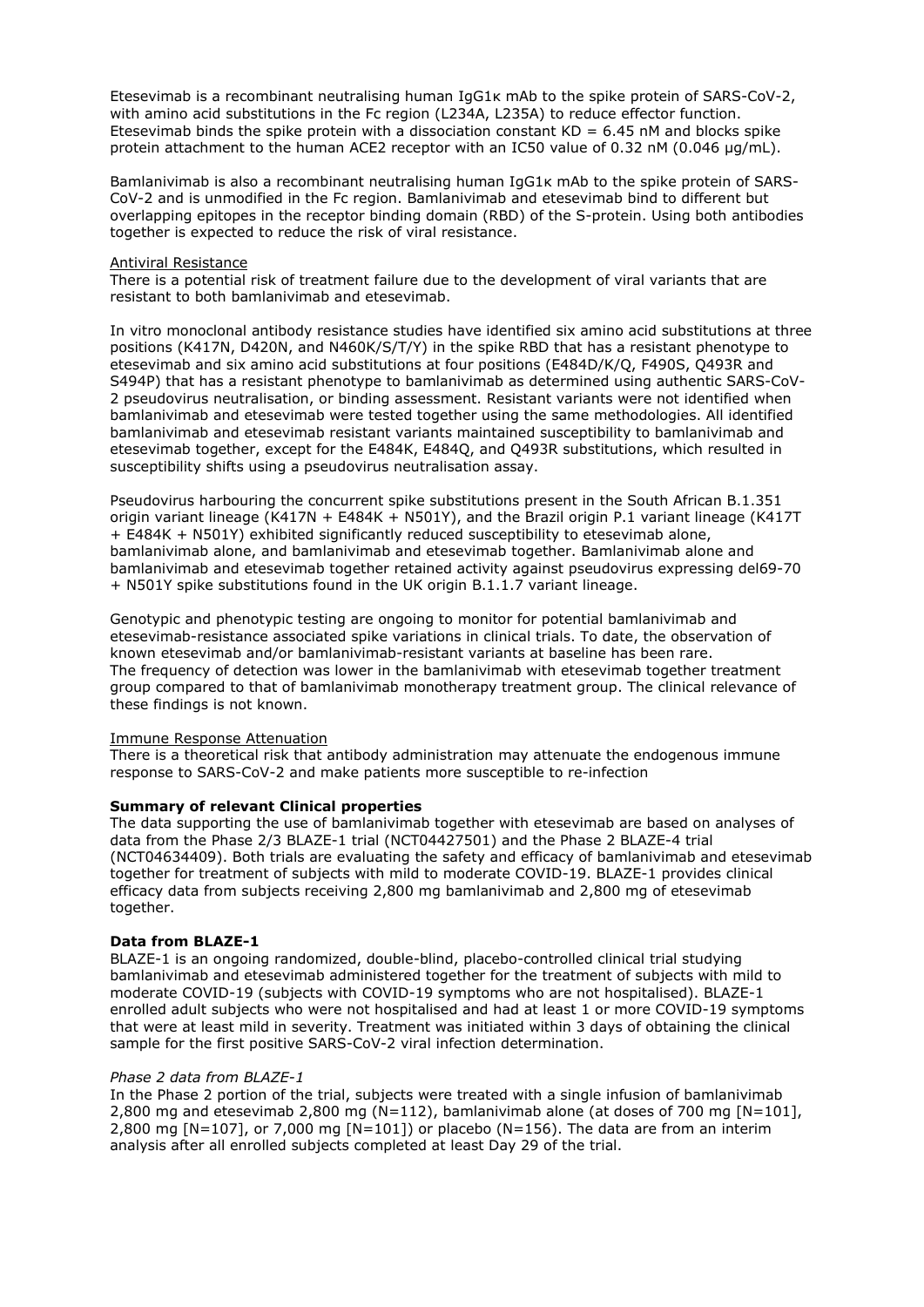The baseline demographics and disease characteristics were well balanced across treatment groups. The mean duration of symptoms was 5 days. The mean viral load by CT was 24 at baseline.

While viral load was used to define the primary endpoint in this Phase 2 trial (Figure 1), signs that bamlanivimab and etesevimab may be effective came from a predefined secondary endpoint of COVID-19-related hospitalisations or emergency room visits within 28 days after treatment. A lower proportion of bamlanivimab and etesevimab-treated subjects progressed to COVID-19 related hospitalisation or emergency room visits compared to placebo-treated subjects (Table 3). No deaths occurred in any treatment arm.



**Figure 1: SARS-CoV-2 Viral Load Change from Baseline by Visit from the Phase 2 Portion of BLAZE-1.**

|                                | Table 3: Proportion of Subjects with Events of Hospitalisation or Emergency Room Visits |
|--------------------------------|-----------------------------------------------------------------------------------------|
| within 28 Days After Treatment |                                                                                         |

| <b>Treatment</b>                 | Nа  | <b>Events</b> | <b>Proportion of</b> |
|----------------------------------|-----|---------------|----------------------|
|                                  |     |               | Subjects %           |
| Placebo                          | 156 |               | 5.8%                 |
| Bamlanivimab and                 | 112 |               | 0.9%                 |
| etesevimabb                      |     |               |                      |
| Bamlanivimab <sup>c</sup> 700 mg | 101 |               | 1.0%                 |

 $a$  N = number of treated patients in analysis.

 $<sup>b</sup>$  The doses for bamlanivimab and etesevimab were bamlanivimab 2,800 mg and etesevimab 2,800 mg.</sup>

c Results for other doses of bamlanivimab were suggestive of a flat dose-response relationship for this endpoint.

The absolute risk reduction for bamlanivimab and etesevimab-treated subjects compared to placebo is greater in subjects at higher risk of hospitalisation according to the high risk criteria (Table 4). These data were generated by post-hoc analysis.

| Table 4: Proportion of Subjects with Events of Hospitalisation or Emergency Room Visits |  |
|-----------------------------------------------------------------------------------------|--|
| within 28 Days After Treatment a                                                        |  |

| <b>Treatment</b>                            | NÞ | <b>Events</b> | <b>Proportion of</b><br>Subjects % |
|---------------------------------------------|----|---------------|------------------------------------|
| Placebo                                     | 68 |               | 10.3%                              |
| Bamlanivimab and<br>etesevimab <sup>b</sup> | 38 |               | 2.6%                               |
| Bamlanivimab <sup>c</sup> 700 mg            | 46 |               | $2.2\%$                            |

a This data was generated by post-hoc analysis not pre-defined in the study protocol

 $b$  N = number of treated patients in analysis.

c The doses for bamlanivimab and etesevimab were bamlanivimab 2,800 mg and etesevimab 2,800 mg.

d Results for other doses of bamlanivimab were suggestive of a flat dose-response relationship for this endpoint.